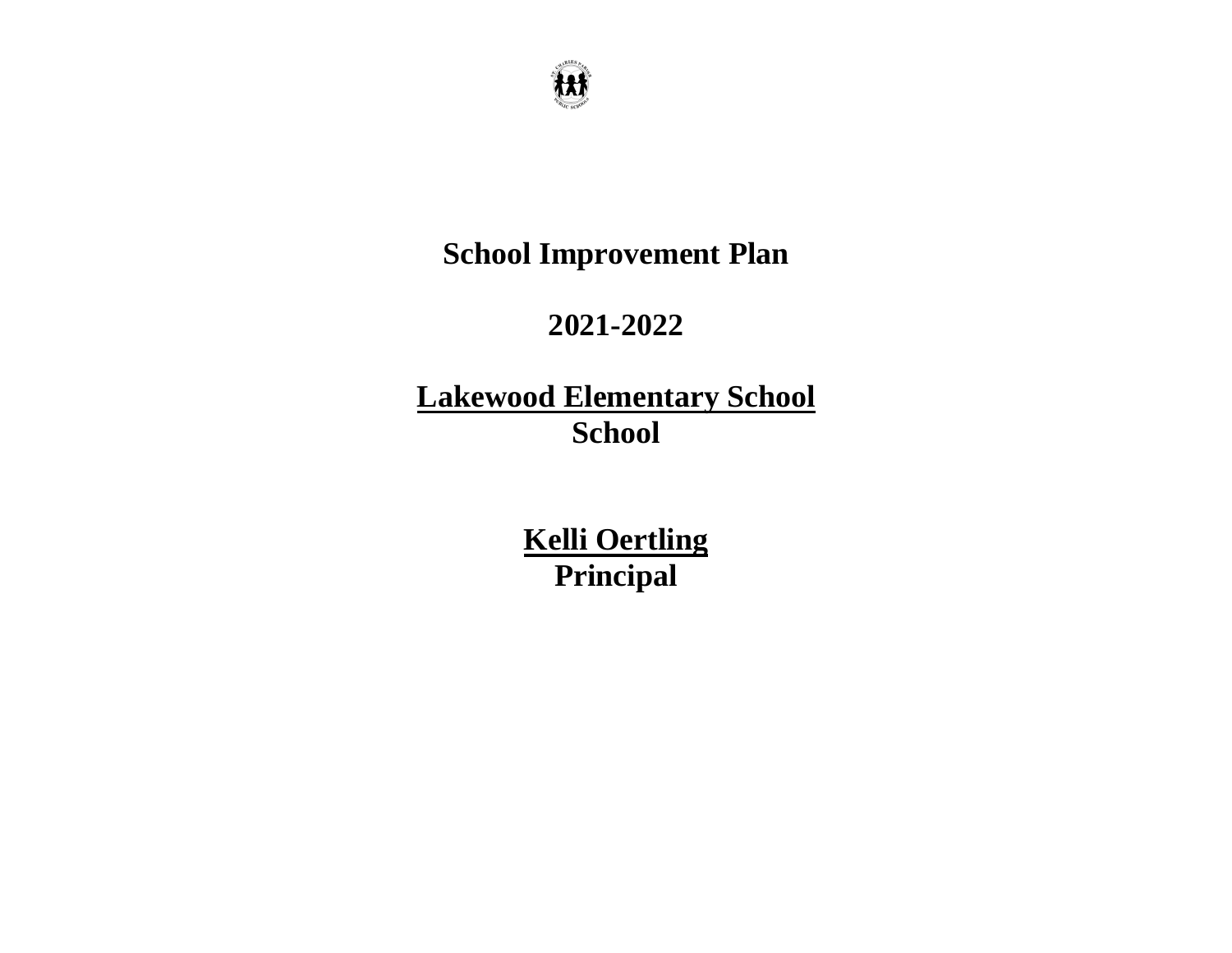**Vision, Mission, and Values/Beliefs**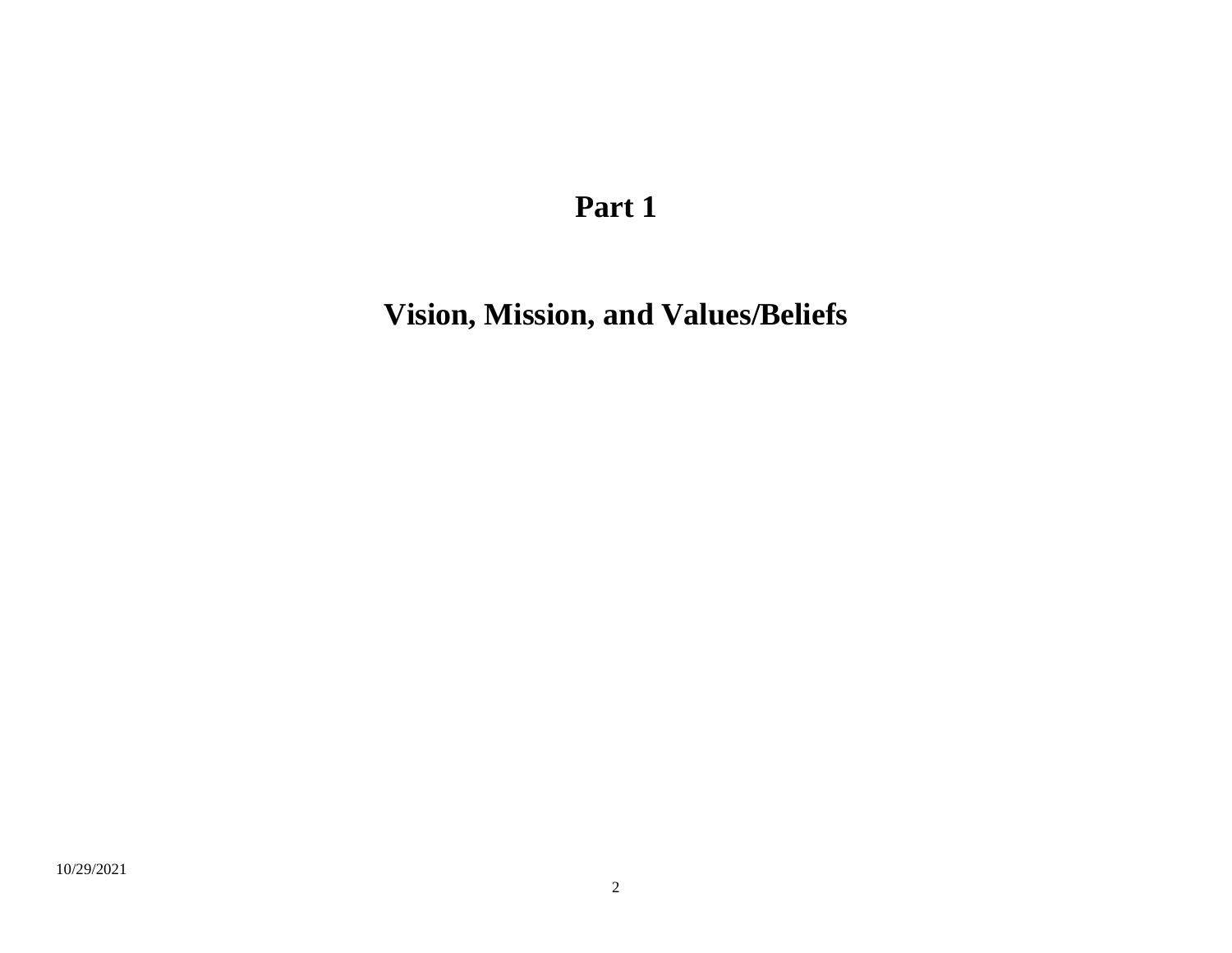#### **Vision**

The faculty and staff of Lakewood Elementary School places the education of their students as a top priority. Education is a shared responsibility of all stakeholders. We are committed to helping all students become college and career ready while creating life-long learners. Our school fosters a love of learning, and our school equips the students with the knowledge and skills required to lead productive and fulfilling lives in the changing society of the 21<sup>st</sup> century.

Revisited 6.15.21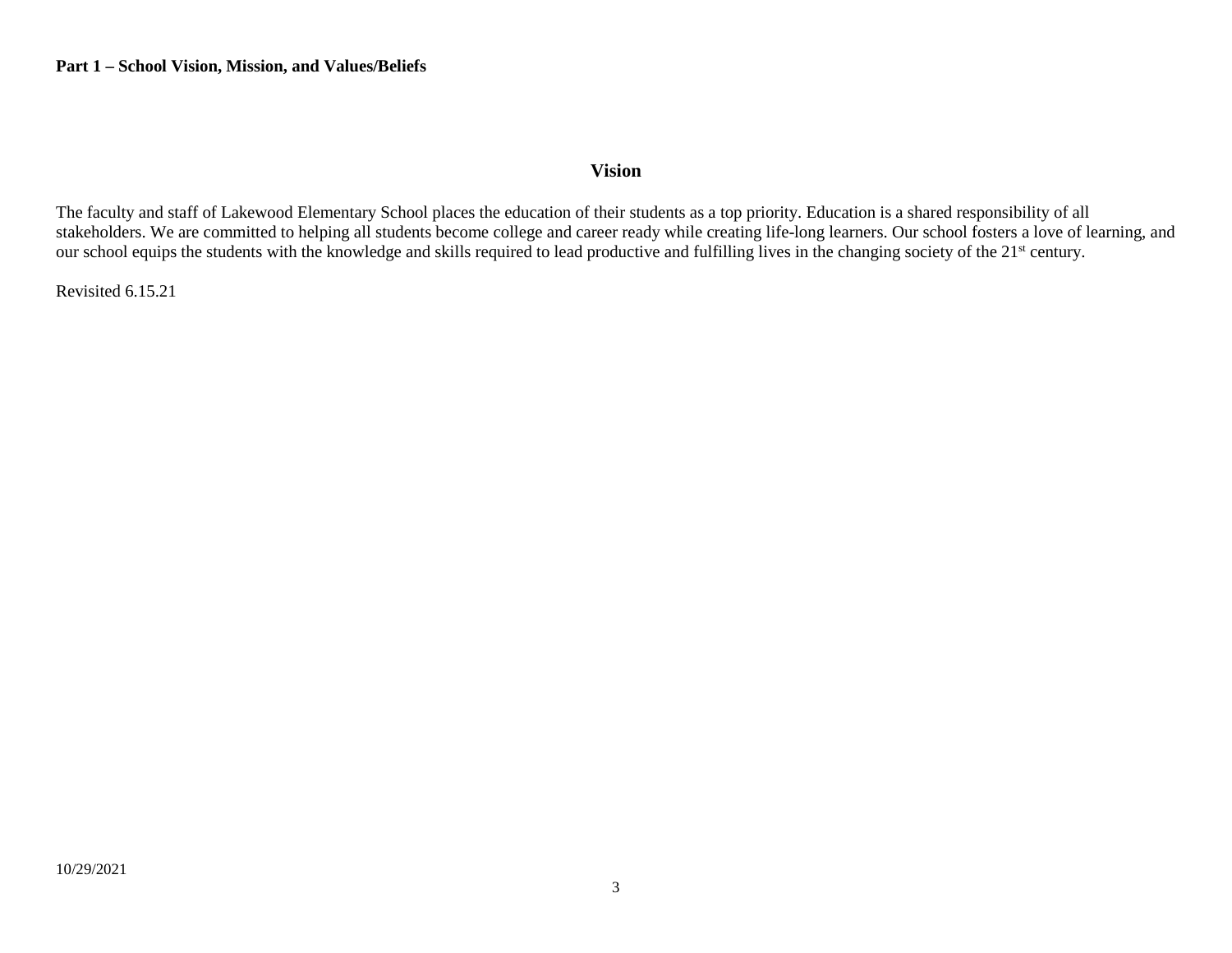#### **Mission**

The mission of Lakewood Elementary School is to provide high quality educational opportunities that empower all students to become responsible, productive citizens and enthusiastic, life-long learners.

Revisited 6.15.21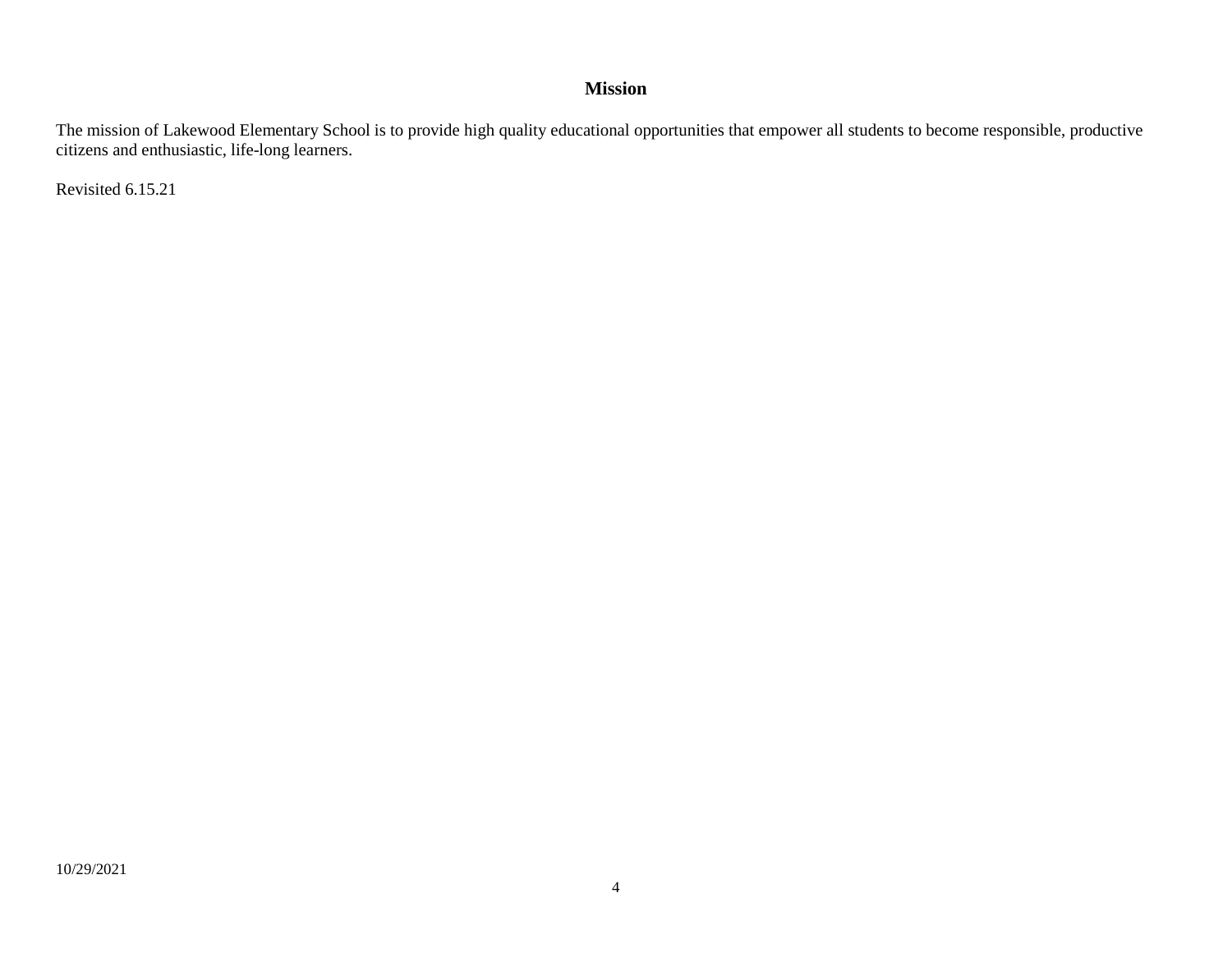#### **Values/Beliefs**

- 1. All students can learn, achieve, and succeed.
- 2. Students learn best when they are actively engaged in rigorous and relevant work.
- 3. The commitment to academic growth is imperative.
- 4. Each student is a valued individual with unique physical, social, emotional, and intellectual needs.
- 5. Open and honest communication among all members of the learning community builds relationships based on trust and respect.
- 6. Honoring instructional time is essential.

Revisited 6.15.21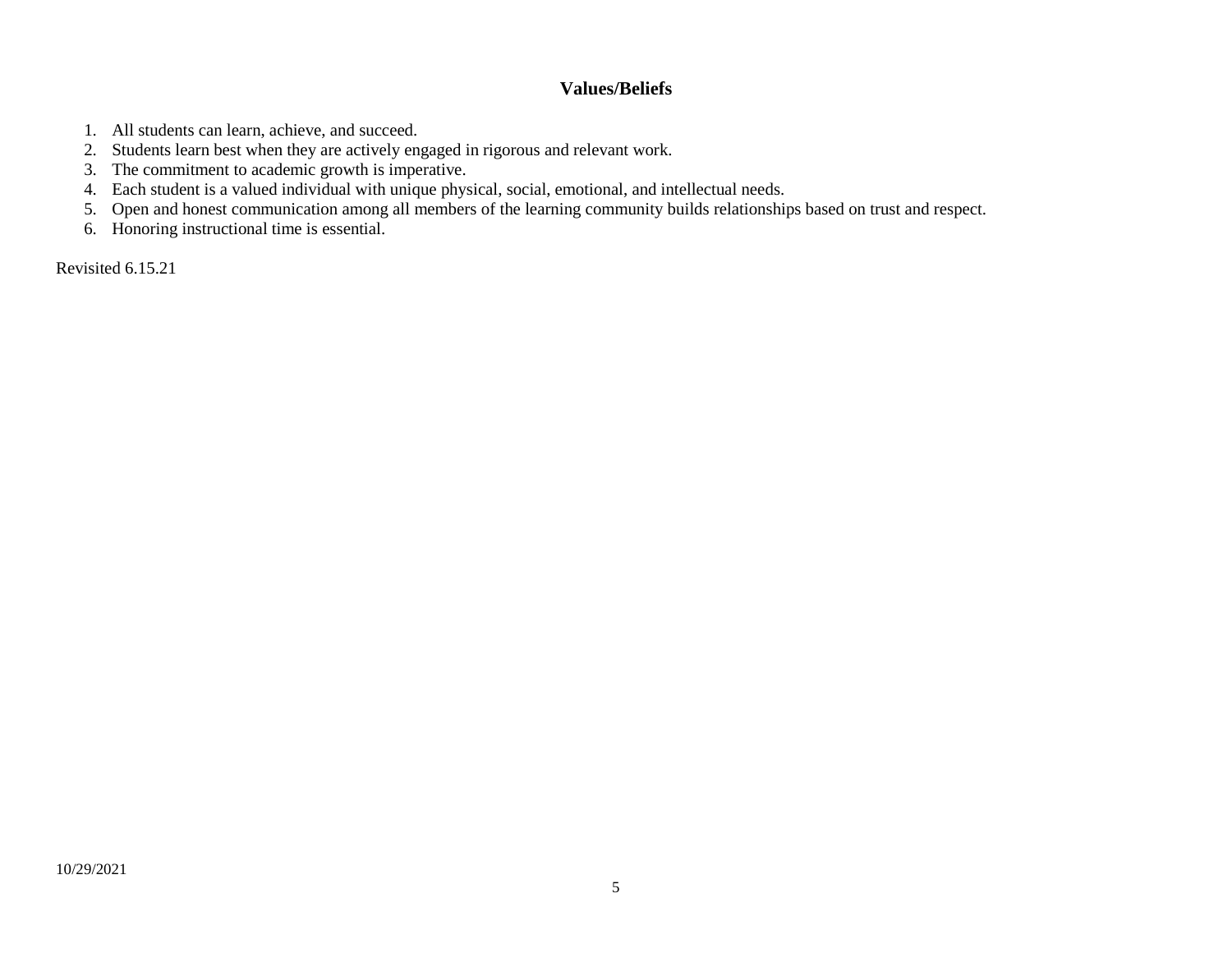# **School Governance Structure**

**and**

**Committee Assignments**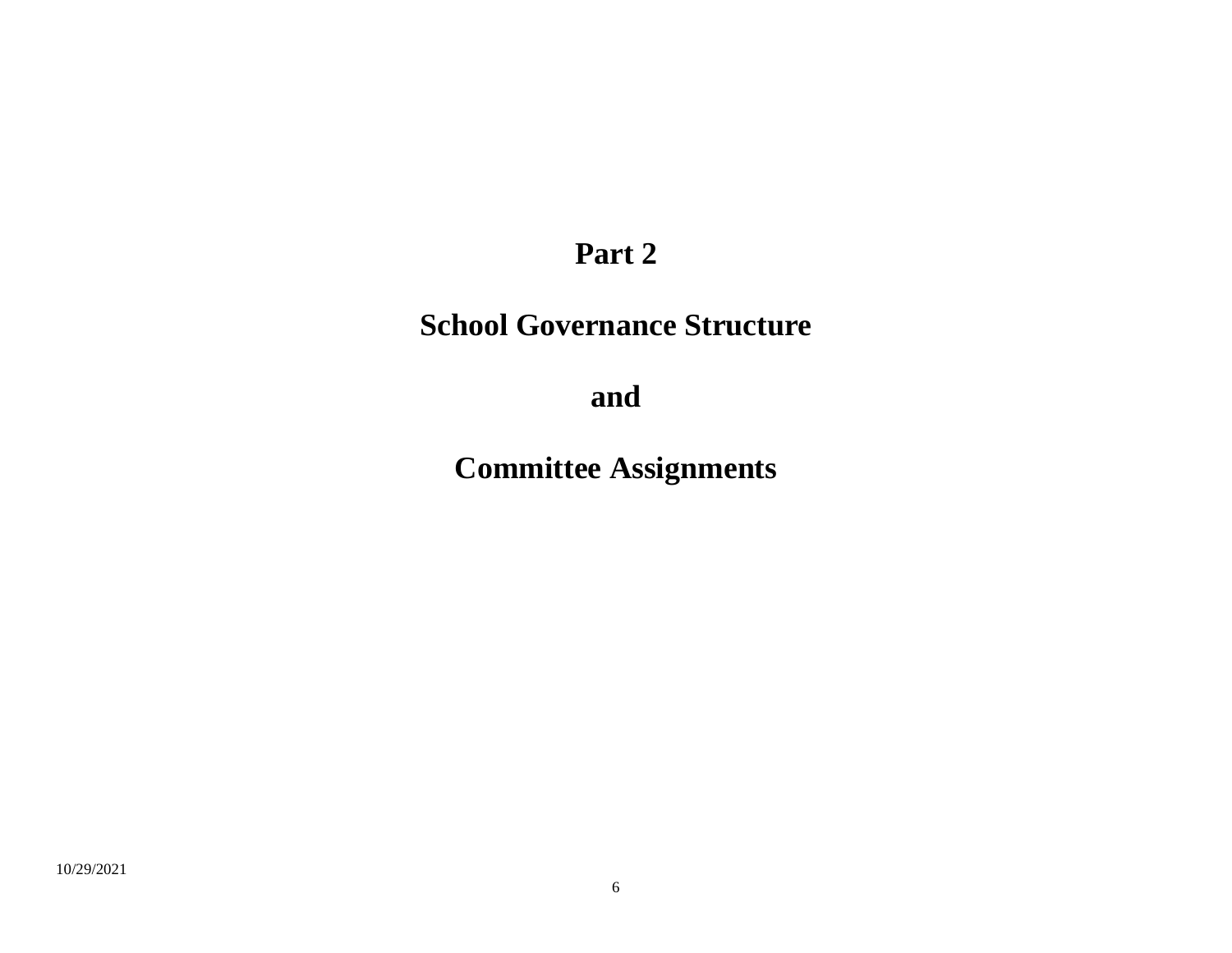| <b>Lakewood Elementary School Administration</b><br>Principal: Oertling<br>Assistant Principals: McCullough & Thompson |                                                   |                          |                           |                        |                               |  |  |  |  |  |
|------------------------------------------------------------------------------------------------------------------------|---------------------------------------------------|--------------------------|---------------------------|------------------------|-------------------------------|--|--|--|--|--|
|                                                                                                                        |                                                   |                          |                           |                        |                               |  |  |  |  |  |
|                                                                                                                        | <b>Lakewood Elementary School Leadership Team</b> |                          |                           |                        |                               |  |  |  |  |  |
|                                                                                                                        |                                                   |                          | Chairperson: Knobloch     |                        |                               |  |  |  |  |  |
| Ѧ                                                                                                                      |                                                   |                          |                           |                        |                               |  |  |  |  |  |
| <b>Improving Student</b>                                                                                               | <b>Improving Student</b>                          | <b>Improving Student</b> | <b>Improving Student</b>  | <b>Positive School</b> | <b>Parent &amp; Community</b> |  |  |  |  |  |
| <b>Learning: ELA</b>                                                                                                   | <b>Learning: Math</b>                             | <b>Learning: SPED</b>    | <b>Learning: RTI/SBLC</b> | <b>Climate: RC</b>     | <b>Involvement</b>            |  |  |  |  |  |
| Co-chairs:                                                                                                             | Co-chairs:                                        | Chair:                   | Co-chairs:                | Chair:                 | Chair:                        |  |  |  |  |  |
| Faust                                                                                                                  | Hollis                                            | Landry                   | Lauve                     | Baudouin               | Martinez                      |  |  |  |  |  |
| Ortego                                                                                                                 | Hymel                                             |                          | Pepper                    |                        |                               |  |  |  |  |  |
| Young                                                                                                                  | Madden                                            |                          |                           |                        |                               |  |  |  |  |  |
|                                                                                                                        |                                                   |                          | ↥                         |                        | $\textcolor{red}{\textbf{I}}$ |  |  |  |  |  |
| Baudouin                                                                                                               | <b>Adams</b>                                      | <b>Bershad</b>           | Baudouin                  | <b>Boudreaux</b>       | Adam                          |  |  |  |  |  |
| Boudreaux                                                                                                              | Benoit                                            | Gauthreaux               | Colley                    | Deroche                | Deroche                       |  |  |  |  |  |
| <b>Brevelle</b>                                                                                                        | Boudreaux                                         | Giroir                   | Robin                     | Gauthreaux             | Martinez                      |  |  |  |  |  |
| Cortez                                                                                                                 | Colley                                            | Guirovich                | Swayze                    | Hebert                 | Monti                         |  |  |  |  |  |
| Ducre                                                                                                                  | Farrell                                           | Hollingsworth            |                           | Patman                 | Ordoyne                       |  |  |  |  |  |
| Guinnane                                                                                                               | Forsythe                                          | Perkins                  |                           | Pepper                 | Pitre                         |  |  |  |  |  |
| Johnson                                                                                                                | Giacone                                           | Robin                    |                           | Clause (Parent)        | <b>Summers</b>                |  |  |  |  |  |
| Knobloch                                                                                                               | Hebert                                            |                          |                           |                        | Faucheaux (Parent)            |  |  |  |  |  |
| Laiche                                                                                                                 | Miller                                            |                          |                           |                        |                               |  |  |  |  |  |
| Lauve                                                                                                                  | Patman                                            |                          |                           |                        |                               |  |  |  |  |  |
| Madden                                                                                                                 | Savoie                                            |                          |                           |                        |                               |  |  |  |  |  |
| Martindale                                                                                                             | Tabor                                             |                          |                           |                        |                               |  |  |  |  |  |
| Mire                                                                                                                   | Verdin                                            |                          |                           |                        |                               |  |  |  |  |  |
| Ortego                                                                                                                 | <b>Vickers</b>                                    |                          |                           |                        |                               |  |  |  |  |  |
| Sheppard                                                                                                               |                                                   |                          |                           |                        |                               |  |  |  |  |  |
| Spears                                                                                                                 |                                                   |                          |                           |                        |                               |  |  |  |  |  |
| Swayze                                                                                                                 |                                                   |                          |                           |                        |                               |  |  |  |  |  |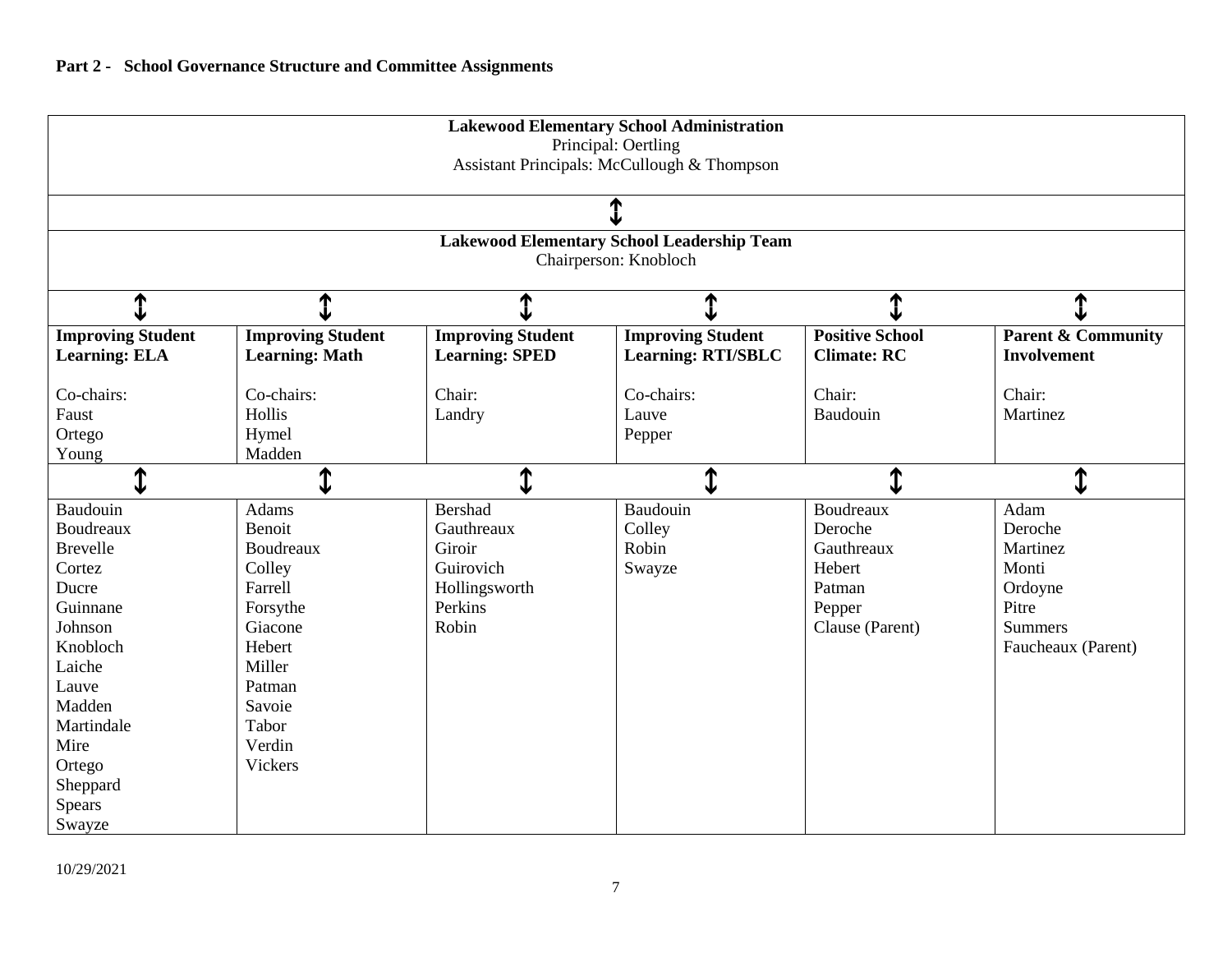**School Profile (Performance Data)**

**See Separate Document**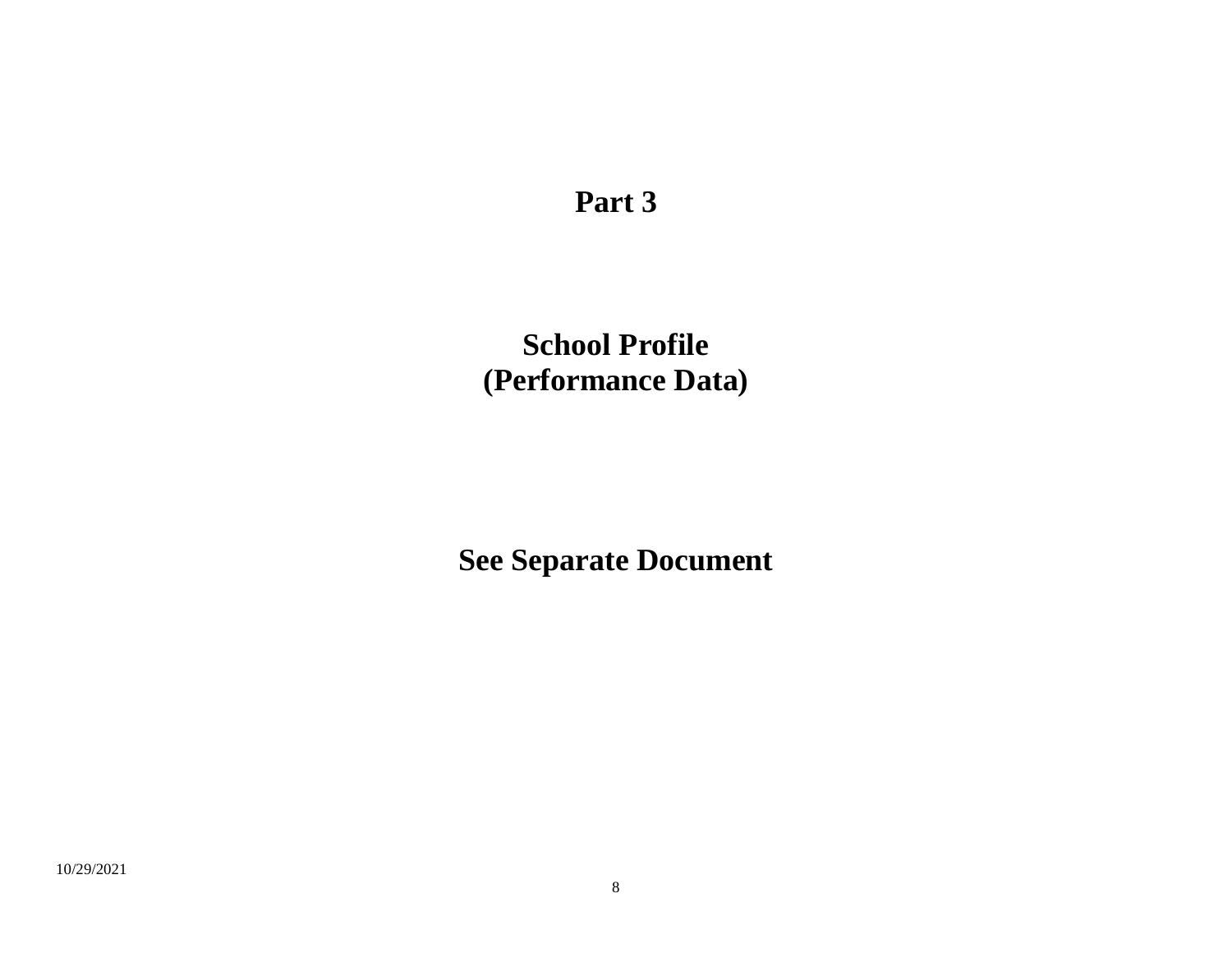# **Action Plans/Needs Assessments**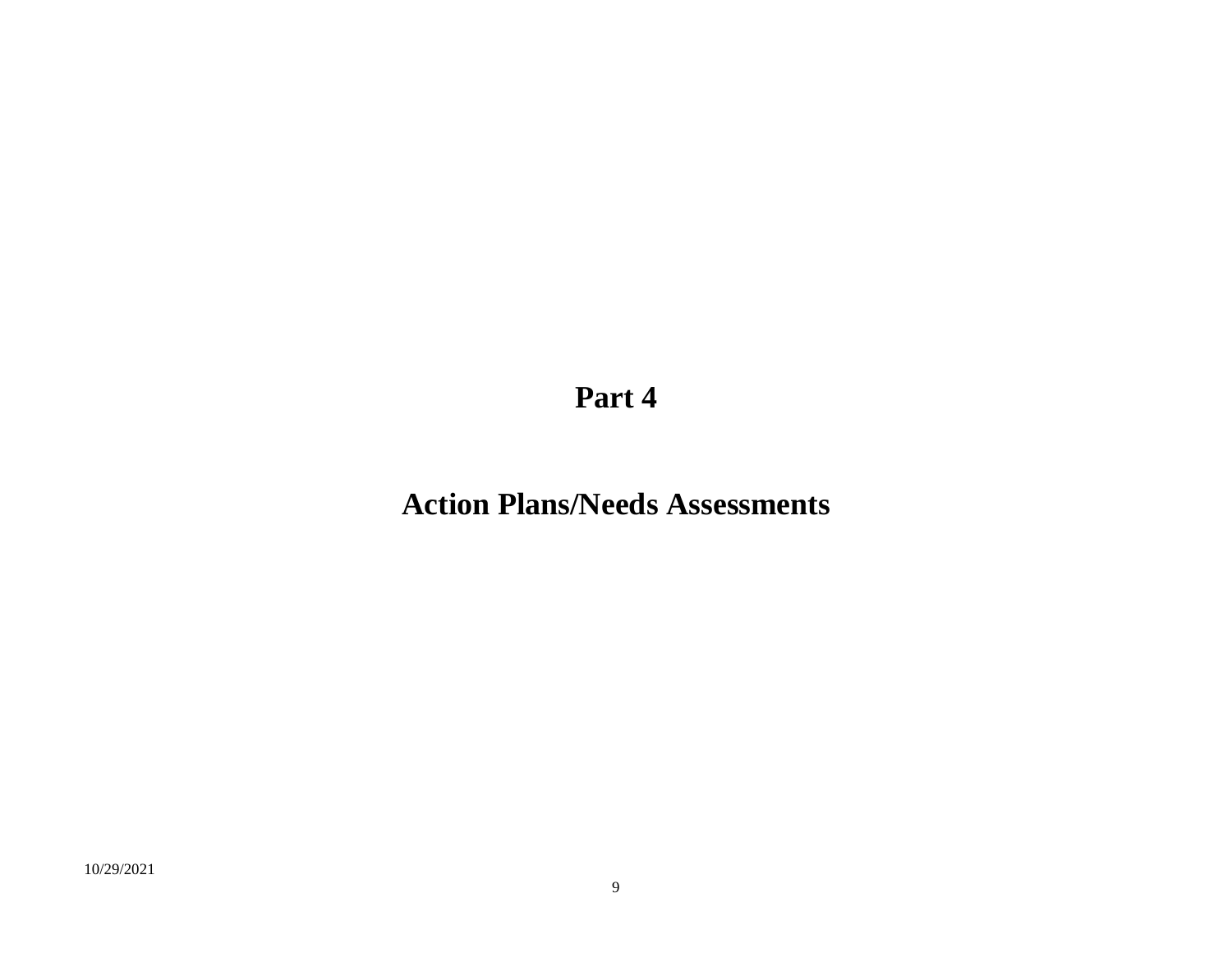# **Student Achievement**

| <b>Strengths</b>                                                                                                     | <b>Evidence</b>                                                                                                                                                                                                                                                                                                                                                                        |
|----------------------------------------------------------------------------------------------------------------------|----------------------------------------------------------------------------------------------------------------------------------------------------------------------------------------------------------------------------------------------------------------------------------------------------------------------------------------------------------------------------------------|
| Percentage of $4th$ grade students making progress towards math Goal A<br>objective                                  | 51% of 4 <sup>th</sup> graders tested at mastery or above in math.                                                                                                                                                                                                                                                                                                                     |
| Percentage of 4 <sup>th</sup> grade students making progress towards English Language<br>Arts (ELA) Goal A objective | 50% of $4th$ graders tested at mastery or above in ELA.                                                                                                                                                                                                                                                                                                                                |
| Providing a challenging curriculum and learning experience                                                           | According to the St. Charles Parish Public School Student Survey,<br>82% of students "agree" or "strongly agree" that my school<br>provides me with challenging curriculum and learning experiences.<br>According to the St. Charles Parish Public School Parent Survey,<br>85% of parents "agree" or "strongly agree" that my child's teachers<br>give work that challenges my child. |

| <b>Challenges</b>                                    | <b>Evidence</b>                                                                                                                                                                                                                                                                                                                                                                                                                                                                                                                                                                                                                                                                                                                                                         |
|------------------------------------------------------|-------------------------------------------------------------------------------------------------------------------------------------------------------------------------------------------------------------------------------------------------------------------------------------------------------------------------------------------------------------------------------------------------------------------------------------------------------------------------------------------------------------------------------------------------------------------------------------------------------------------------------------------------------------------------------------------------------------------------------------------------------------------------|
| Percentage of students not meeting Goal A objectives | <b>ELA</b><br>48% of $3rd$ graders tested at mastery or above in ELA.<br>40% of $5th$ graders tested at mastery or above in ELA.<br>Math<br>34% of $3rd$ graders tested at mastery or above in math.<br>38% of 5 <sup>th</sup> graders tested at mastery or above in math.<br><b>Social Studies</b><br>• 25% of $3rd$ graders tested at mastery or above in social studies.<br>36% of 4 <sup>th</sup> graders tested at mastery or above in social studies.<br>36% of 5 <sup>th</sup> graders tested at mastery or above in social studies.<br>Science<br>23% of $3rd$ graders tested at mastery or above in science.<br>39% of 4 <sup>th</sup> graders tested at mastery or above in science.<br>48% of 5 <sup>th</sup> graders tested at mastery or above in science. |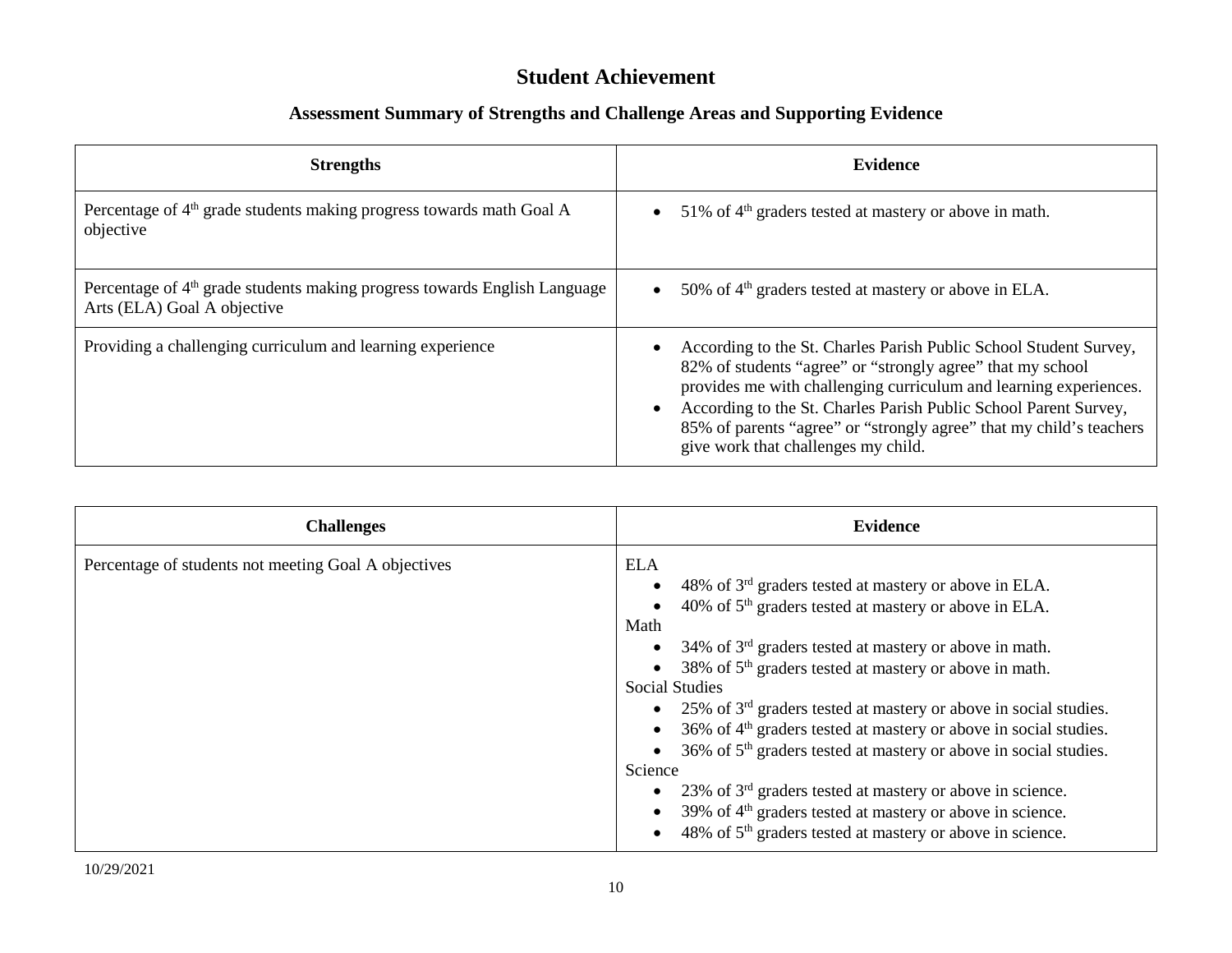| <b>Challenges</b>                                                                                               | <b>Evidence</b>                                                                                                                                                                                                                                                                                                                                                                                                                                                                                                                                                                                                                                                                                                                                                                                                                                                                                                                                                                                                                                                           |
|-----------------------------------------------------------------------------------------------------------------|---------------------------------------------------------------------------------------------------------------------------------------------------------------------------------------------------------------------------------------------------------------------------------------------------------------------------------------------------------------------------------------------------------------------------------------------------------------------------------------------------------------------------------------------------------------------------------------------------------------------------------------------------------------------------------------------------------------------------------------------------------------------------------------------------------------------------------------------------------------------------------------------------------------------------------------------------------------------------------------------------------------------------------------------------------------------------|
|                                                                                                                 |                                                                                                                                                                                                                                                                                                                                                                                                                                                                                                                                                                                                                                                                                                                                                                                                                                                                                                                                                                                                                                                                           |
| Significant achievements gaps exist between black and white students in<br>ELA and math                         | <b>ELA</b><br>3rd Grade<br>• 28% of black 3 <sup>rd</sup> graders tested at mastery or above in ELA.<br>• 55% of white 3 <sup>rd</sup> graders tested at mastery or above in ELA.<br>4 <sup>th</sup> Grade<br>20% of black $4th$ graders tested at mastery or above in ELA.<br>$\bullet$<br>• $61\%$ of white $4th$ graders tested at mastery or above in ELA.<br>$5th$ Grade<br>11% of black 5 <sup>th</sup> graders tested at mastery or above in ELA.<br>$\bullet$<br>50% of white 5 <sup>th</sup> graders tested at mastery or above in ELA.<br>Math<br>$3rd$ Grade<br>11% of black $3rd$ graders tested at mastery or above in math.<br>• 45% of white $3rd$ graders tested at mastery or above in math.<br>4 <sup>th</sup> Grade<br>14% of black 4 <sup>th</sup> graders tested at mastery or above in math.<br>$\bullet$<br>• 62% of white $4th$ graders tested at mastery or above in math.<br>5 <sup>th</sup> Grade<br>9% of black 5 <sup>th</sup> graders tested at mastery or above in math.<br>48% of white $5th$ graders tested at mastery or above in math. |
| Significant achievements gaps exist between Special Education (SPED) and<br>Regular Education (Reg Ed) students | <b>ELA</b><br>3rd Grade<br>$\bullet$ 12% of SPED 3 <sup>rd</sup> graders tested at mastery or above in ELA.<br>• 50% of Reg Ed $3rd$ graders tested at mastery or above in ELA.<br>4 <sup>th</sup> Grade<br>19% of SPED 4 <sup>th</sup> graders tested at mastery or above in ELA.<br>$\bullet$<br>• 54% of Reg Ed 4 <sup>th</sup> graders tested at mastery or above in ELA.<br>$5th$ Grade<br>20% of SPED $5th$ graders tested at mastery or above in ELA.<br>$\bullet$<br>42% of Reg Ed 5 <sup>th</sup> graders tested at mastery or above in ELA.                                                                                                                                                                                                                                                                                                                                                                                                                                                                                                                     |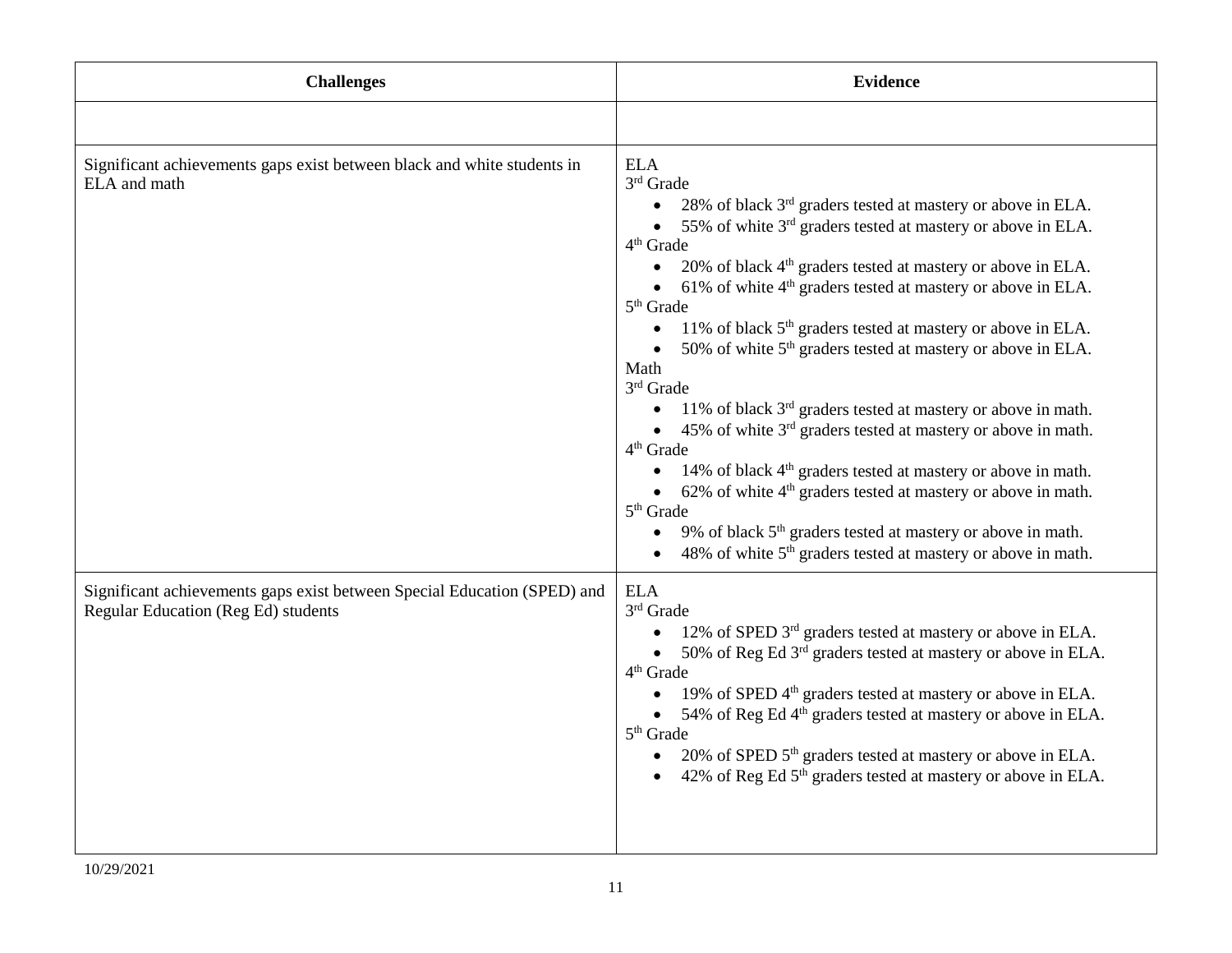| <b>Challenges</b> | <b>Evidence</b>                                                                                                                                                                                                                                                                                                                                                                                                                                                                                                                                                               |
|-------------------|-------------------------------------------------------------------------------------------------------------------------------------------------------------------------------------------------------------------------------------------------------------------------------------------------------------------------------------------------------------------------------------------------------------------------------------------------------------------------------------------------------------------------------------------------------------------------------|
|                   | Math<br>3rd Grade<br>• 12% of SPED 3 <sup>rd</sup> graders tested at mastery or above in math.<br>• 35% of Reg Ed 3 <sup>rd</sup> graders tested at mastery or above in math.<br>4 <sup>th</sup> Grade<br>23% of SPED 4 <sup>th</sup> graders tested at mastery or above in math.<br>$\bullet$<br>• 54% of Reg Ed 4 <sup>th</sup> graders tested at mastery or above in math.<br>$5^{\text{th}}$ Grade<br>10% of SPED 5 <sup>th</sup> graders tested at mastery or above in math.<br>$\bullet$<br>• 41% of Reg Ed 5 <sup>th</sup> graders tested at mastery or above in math. |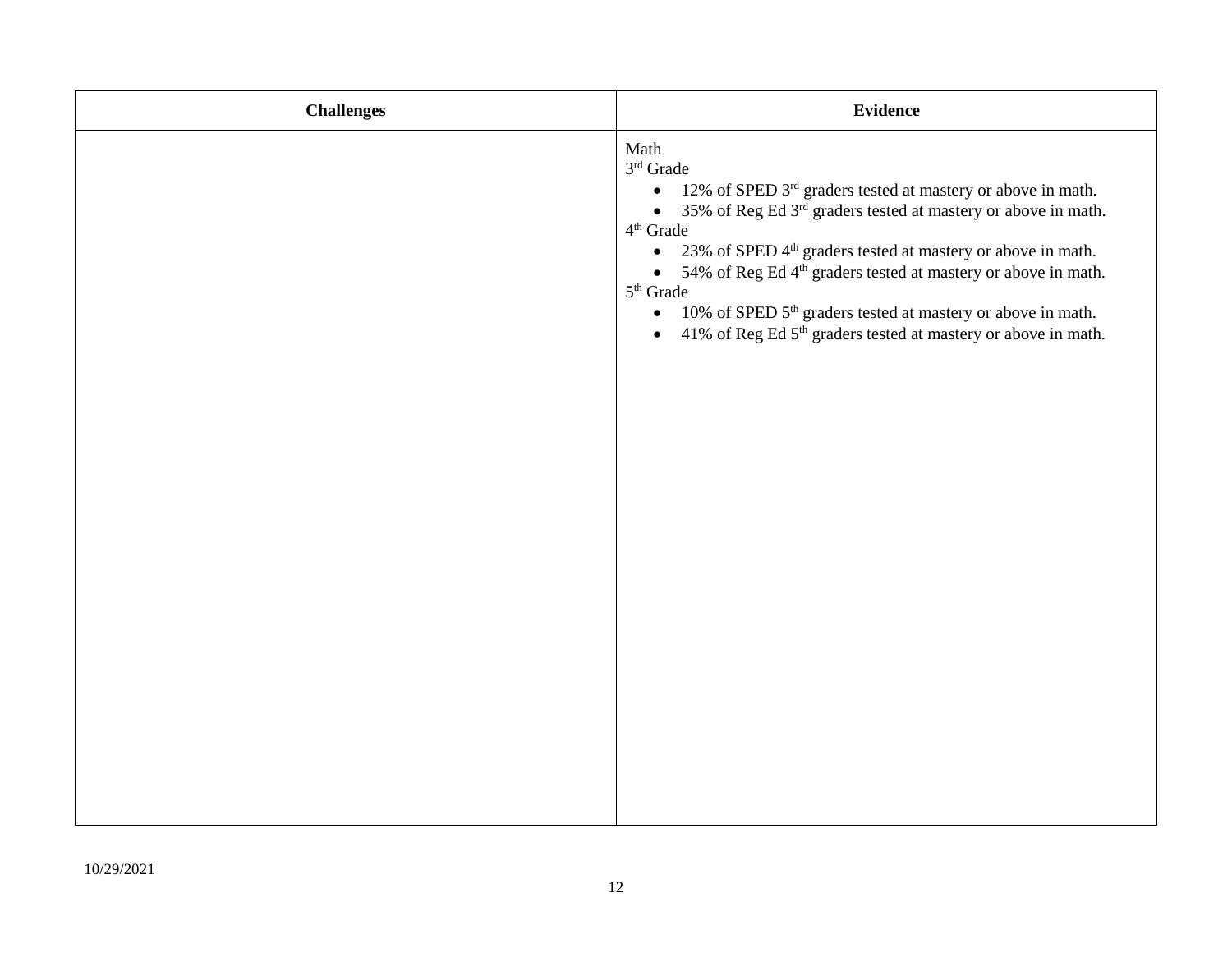### **Student Achievement**

### **District Goal A: To prepare students for success in postsecondary education, careers, and life**

#### **School Priority: To prepare students for academic success**

Desired Results:

- 1. The percentage of students scoring Mastery or above on the 2022 math LEAP 2025 will be as follows:
	- $3<sup>rd</sup>$  grade will increase from 34% to 58%.
	- $\bullet$  4<sup>th</sup> grade will increase from 51% to 60%.
	- $5<sup>th</sup>$  grade will increase from 38% to 55%.
- 2. The percentage of students scoring Mastery or above on the 2022 ELA LEAP 2025 will be as follows:
	- $3<sup>rd</sup>$  grade will increase from 48% to 65%.
	- $\bullet$  4<sup>th</sup> grade will increase from 50% to 65%.
	- $\bullet$  5<sup>th</sup> grade will increase from 40% to 60%.

| <b>Action Steps</b>                                                |                                                                                                                                                                                                         | <b>Timeline</b>                           | <b>Estimated</b><br><b>Resources</b><br>(Cost, time, etc.) | <b>Persons</b><br>Responsible                                                                    | <b>Method of Monitoring</b><br>How will you know that the action steps are being<br>implemented/accomplished? |
|--------------------------------------------------------------------|---------------------------------------------------------------------------------------------------------------------------------------------------------------------------------------------------------|-------------------------------------------|------------------------------------------------------------|--------------------------------------------------------------------------------------------------|---------------------------------------------------------------------------------------------------------------|
| <b>Implement differentiated interventions</b><br>of math standards |                                                                                                                                                                                                         |                                           |                                                            |                                                                                                  |                                                                                                               |
| learning                                                           | Participate in district professional                                                                                                                                                                    | June 2021 -<br>May 2022                   | Curriculum &<br>Instruction<br>(C&I) Resources             | <b>Math Teachers</b><br><b>Math Resource</b><br>Teacher<br>Administration                        | Meeting Agenda<br>Sign-In Sheets                                                                              |
| needs                                                              | Analyze data (LEAP 2025, Eureka<br>Math Equip, District Common<br>Formative Assessments (CFAs),<br>LEAP 360 Interim, Eureka Math<br>Exit Tickets, and teacher-made<br>assessments) to determine student | Ongoing<br>August<br>$2021 - May$<br>2022 | Collaborative Planning<br>Time                             | <b>Math Teachers</b><br><b>Math Resource</b><br>Teacher<br>Instructional Coach<br>Administration | Meeting Agendas<br>Sign-In Sheets                                                                             |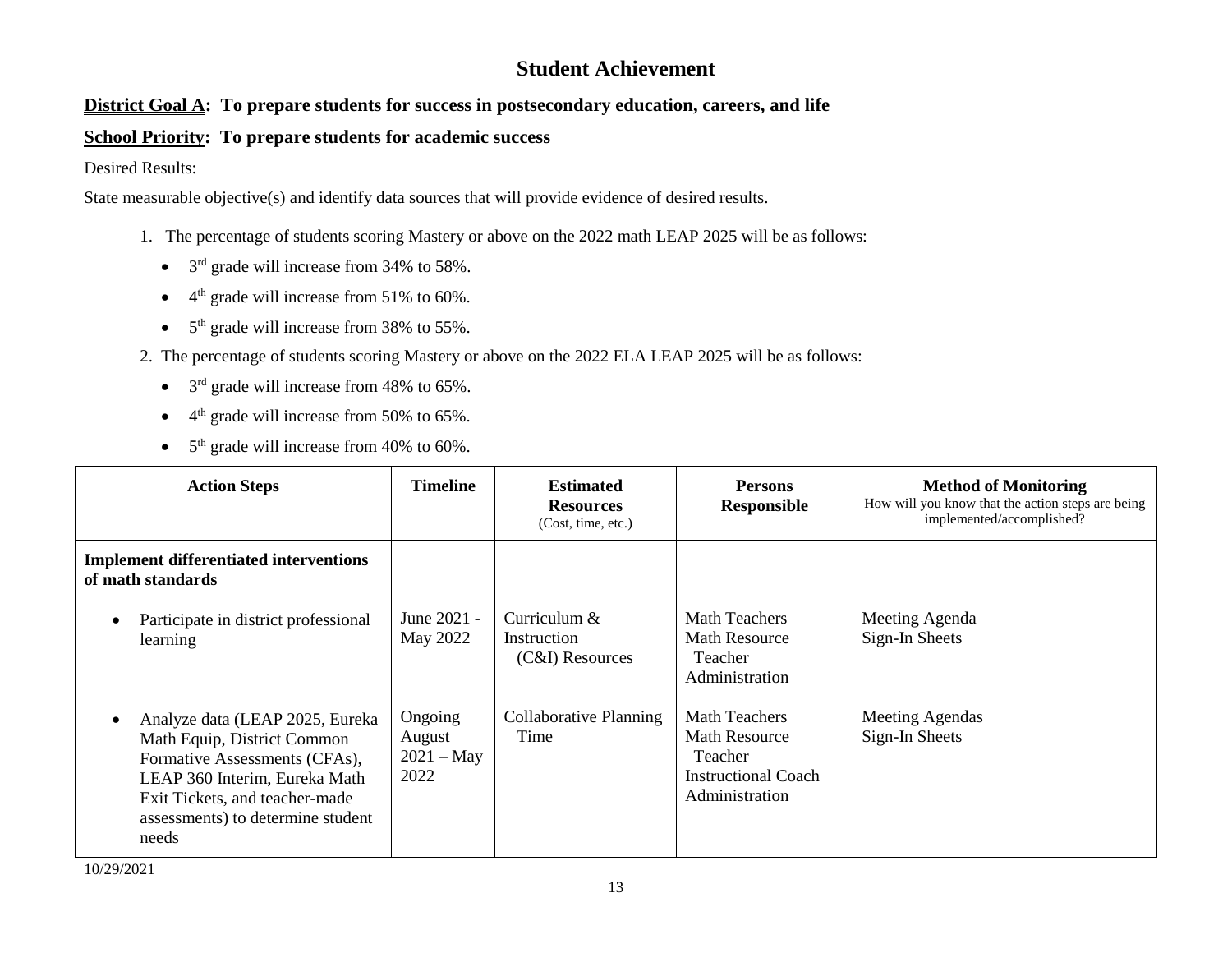|           | <b>Action Steps</b>                                                                                                                                                               | <b>Timeline</b>                           | <b>Estimated</b><br><b>Resources</b><br>(Cost, time, etc.)              | <b>Persons</b><br><b>Responsible</b>                                                                    | <b>Method of Monitoring</b><br>How will you know that the action steps are being<br>implemented/accomplished? |
|-----------|-----------------------------------------------------------------------------------------------------------------------------------------------------------------------------------|-------------------------------------------|-------------------------------------------------------------------------|---------------------------------------------------------------------------------------------------------|---------------------------------------------------------------------------------------------------------------|
|           | Select and assign appropriate<br>lessons (i.e. Great Minds, ZEARN)<br>based on student needs                                                                                      | Ongoing<br>August<br>$2021 - May$<br>2022 | <b>Collaborative Planning</b><br>Time<br><b>Instructional Materials</b> | <b>Math Teachers</b><br><b>Math Resource</b><br>Teacher<br><b>Instructional Coach</b><br>Administration | <b>Meeting Agendas</b><br>Sign-In Sheets                                                                      |
|           | Actively monitor student progress<br>and intervene as needed                                                                                                                      | Ongoing<br>August<br>$2021 - May$<br>2022 | <b>Collaborative Planning</b><br>Time                                   | <b>Math Teachers</b><br><b>Math Resource</b><br>Teacher                                                 | Observations                                                                                                  |
| $\bullet$ | Provide small-group instruction<br>based on student needs                                                                                                                         | Ongoing<br>August<br>$2021 - May$<br>2022 | <b>Collaborative Planning</b><br>Time<br><b>Observation Tool</b>        | <b>Math Teachers</b><br><b>Math Resource</b><br>Teacher                                                 | Observations                                                                                                  |
|           | <b>Implement differentiated interventions</b><br>of ELA standards                                                                                                                 |                                           |                                                                         |                                                                                                         |                                                                                                               |
| $\bullet$ | Participate in district professional<br>learning                                                                                                                                  | June 2021 -<br>May 2022                   | <b>C&amp;I</b> Resources                                                | <b>ELA Teachers</b><br>Interventionists<br>Administration                                               | <b>Meeting Agendas</b><br>Sign-In Sheets                                                                      |
| $\bullet$ | Analyze data (LEAP 2025, High<br>Leverage "Let's Express<br>Understanding," LEAP 360<br>Interim, DIBELS, teacher-made<br>and Guidebook assessments) to<br>determine student needs | Ongoing<br>August<br>$2021 - May$<br>2022 | <b>Collaborative Planning</b><br>Time                                   | <b>ELA Teachers</b><br>Interventionists<br><b>Instructional Coach</b><br>Administration                 | <b>Meeting Agendas</b><br>Sign-In Sheets                                                                      |
|           | Select and utilize appropriate<br>resources (i.e. Diverse Learners<br>Guide, Foundation Supports,<br>mClass, and The Writing<br>Revolution) based on student                      | Ongoing<br>August<br>$2021 - May$<br>2022 | <b>Collaborative Planning</b><br>Time<br><b>Instructional Materials</b> | <b>ELA Teachers</b><br>Interventionists<br><b>Instructional Coach</b><br>Administration                 | <b>Meeting Agendas</b><br>Sign-In Sheets                                                                      |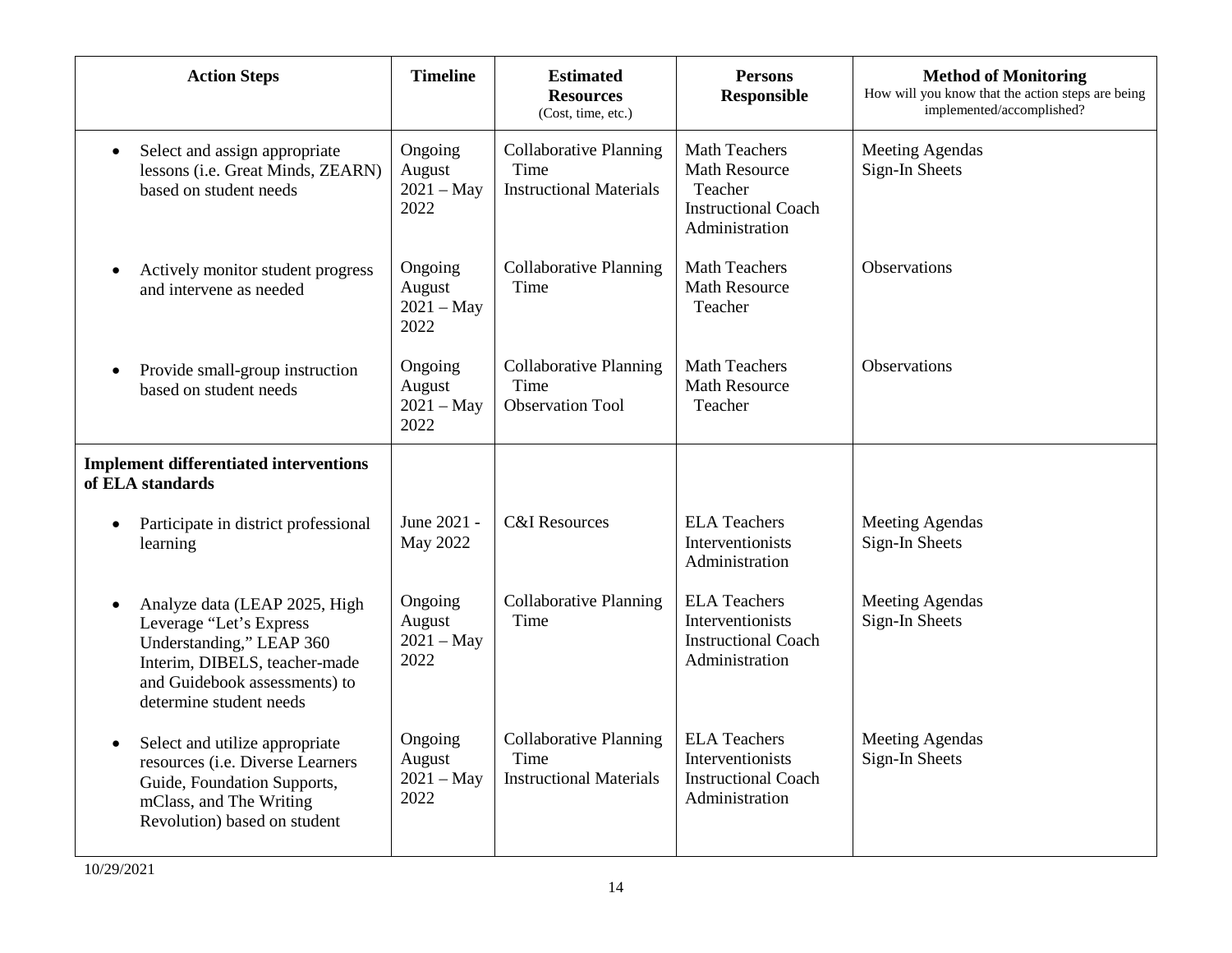| <b>Action Steps</b>                                                                                                                | <b>Timeline</b>                           | <b>Estimated</b><br><b>Resources</b><br>(Cost, time, etc.)                                         | <b>Persons</b><br><b>Responsible</b>                                                    | <b>Method of Monitoring</b><br>How will you know that the action steps are being<br>implemented/accomplished? |
|------------------------------------------------------------------------------------------------------------------------------------|-------------------------------------------|----------------------------------------------------------------------------------------------------|-----------------------------------------------------------------------------------------|---------------------------------------------------------------------------------------------------------------|
| needs                                                                                                                              |                                           |                                                                                                    |                                                                                         |                                                                                                               |
| Provide small-group instruction<br>$\bullet$<br>based on student needs                                                             | Ongoing<br>August<br>$2021 - May$<br>2022 | <b>Collaborative Planning</b><br>Time<br><b>Instructional Materials</b><br><b>Observation Tool</b> | <b>ELA Teachers</b><br>Interventionists<br><b>Instructional Coach</b><br>Administration | Observations                                                                                                  |
| Monitor student progress and<br>intervene as needed                                                                                | Ongoing<br>August<br>$2021 - May$<br>2022 | <b>Collaborative Planning</b><br>Time                                                              | <b>ELA Teachers</b><br>Interventionists<br><b>Instructional Coach</b><br>Administration | <b>Observations</b>                                                                                           |
| <b>Incorporate The Writing Revolution into</b><br>the Social Studies Scope and Sequence<br><b>Instruction</b>                      |                                           |                                                                                                    |                                                                                         |                                                                                                               |
| Participate in district and school<br>$\bullet$<br>professional learning                                                           | Ongoing<br>July 2021 -<br>May 2022        | <b>C&amp;I</b> Resources<br>Time                                                                   | Social Studies (SS)<br>Teachers<br>Administration                                       | <b>Meeting Agendas</b><br>Sign-In Sheets                                                                      |
| Collaboratively analyze the<br>$\bullet$<br>standards within each unit                                                             | Ongoing<br>August<br>$2021 - May$<br>2022 | <b>Collaborative Planning</b><br>Time<br><b>Instructional Materials</b>                            | <b>SS Teachers</b><br><b>Instructional Coach</b><br>Administration                      | <b>Meeting Agendas</b><br>Sign-In Sheets                                                                      |
| Collaboratively discuss End of<br>$\bullet$<br>Unit Tasks to incorporate The<br>Writing Revolution activities in<br>weekly lessons | Ongoing<br>August<br>$2021 - May$<br>2022 | <b>Collaborative Planning</b><br>Time<br><b>Instructional Materials</b>                            | <b>SS Teachers</b><br><b>Instructional Coach</b><br>Administration                      | <b>Meeting Agendas</b><br>Sign-In Sheets                                                                      |
| <b>Implement Great Minds PhD Science</b><br>curriculum                                                                             |                                           |                                                                                                    |                                                                                         |                                                                                                               |
| Participate in district professional<br>$\bullet$<br>learning                                                                      | Ongoing<br>June 2021 -                    | <b>C&amp;I</b> Resources                                                                           | <b>Science Teachers</b><br>Administration                                               | Meeting Agenda<br>Sign-In Sheet                                                                               |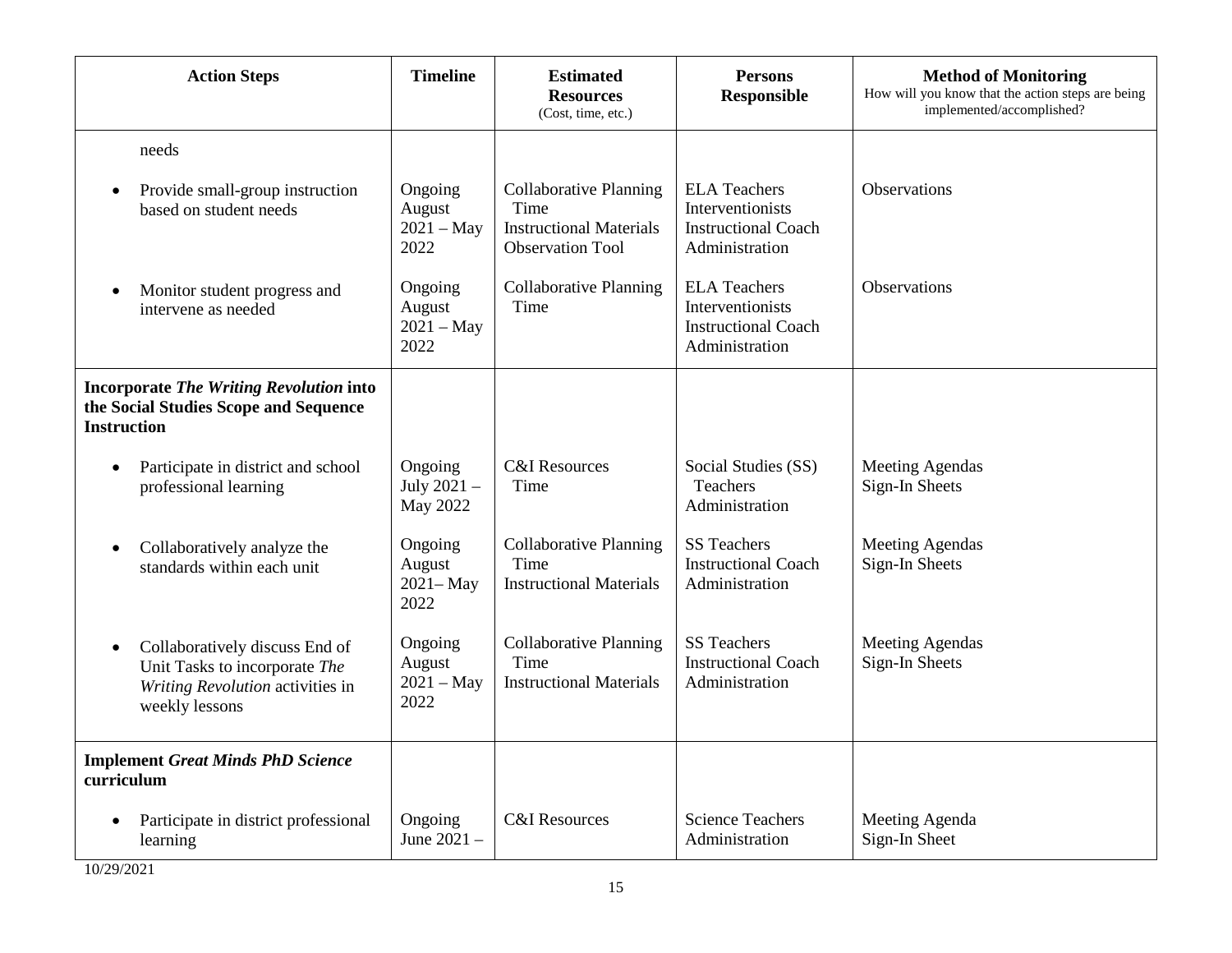| <b>Action Steps</b>                                                                                                                                                                                                        | <b>Timeline</b>                                       | <b>Estimated</b><br><b>Resources</b><br>(Cost, time, etc.)                                        | <b>Persons</b><br><b>Responsible</b>                                    | <b>Method of Monitoring</b><br>How will you know that the action steps are being<br>implemented/accomplished? |
|----------------------------------------------------------------------------------------------------------------------------------------------------------------------------------------------------------------------------|-------------------------------------------------------|---------------------------------------------------------------------------------------------------|-------------------------------------------------------------------------|---------------------------------------------------------------------------------------------------------------|
| Collaboratively analyze the<br>$\bullet$<br>standards within each module.                                                                                                                                                  | May 2022<br>Ongoing<br>August<br>$2021 - May$<br>2022 | <b>Collaborative Planning</b><br>Time<br><b>Instructional Materials</b><br><b>State Resources</b> | <b>Science Teachers</b><br><b>Instructional Coach</b><br>Administration | <b>Meeting Agendas</b><br>Sign-In Sheets                                                                      |
| Collaboratively discuss modules to<br>refine strategies for<br>implementation with an emphasis<br>on using the "Checks for<br>Understanding" and incorporating<br>instructional routines to increase<br>student engagement | Ongoing<br>August<br>$2021 - May$<br>2022             | <b>Collaborative Planning</b><br>Time<br><b>Instructional Materials</b>                           | <b>Science Teachers</b><br><b>Instructional Coach</b><br>Administration | <b>Meeting Agendas</b><br>Sign-In Sheets                                                                      |
| <b>Implement and foster the SPED</b><br>inclusion model                                                                                                                                                                    |                                                       |                                                                                                   |                                                                         |                                                                                                               |
| Participate in school professional<br>$\bullet$<br>development learning                                                                                                                                                    | August<br>2021                                        | Professional Learning<br>Time                                                                     | Co-teachers<br>Para-educators<br>Administration                         | <b>Meeting Agendas</b><br>Sign-In Sheets                                                                      |
| Collaboratively develop and<br>$\bullet$<br>implement standards-based IEPs                                                                                                                                                 | Ongoing<br>August<br>$2021 - May$<br>2022             | Collaborative Planning<br>Time                                                                    | Co-teachers<br>Administration                                           | <b>IEPs</b><br><b>SLTs</b>                                                                                    |
| Analyze lessons and in order to be<br>$\bullet$<br>prepared to co-teach all math and<br><b>ELA</b> lessons                                                                                                                 | Ongoing<br>August<br>$2021 - May$<br>2022             | <b>Collaborative Planning</b><br>Time<br><b>Instructional Resources</b>                           | Co-teachers                                                             | <b>Meeting Agendas</b><br>Sign-In Sheets                                                                      |
| Collaboratively plan in order to                                                                                                                                                                                           | Ongoing<br>August                                     | <b>Collaborative Planning</b><br>Time                                                             | Co-teachers                                                             | <b>Meeting Agendas</b><br>Sign-In Sheets                                                                      |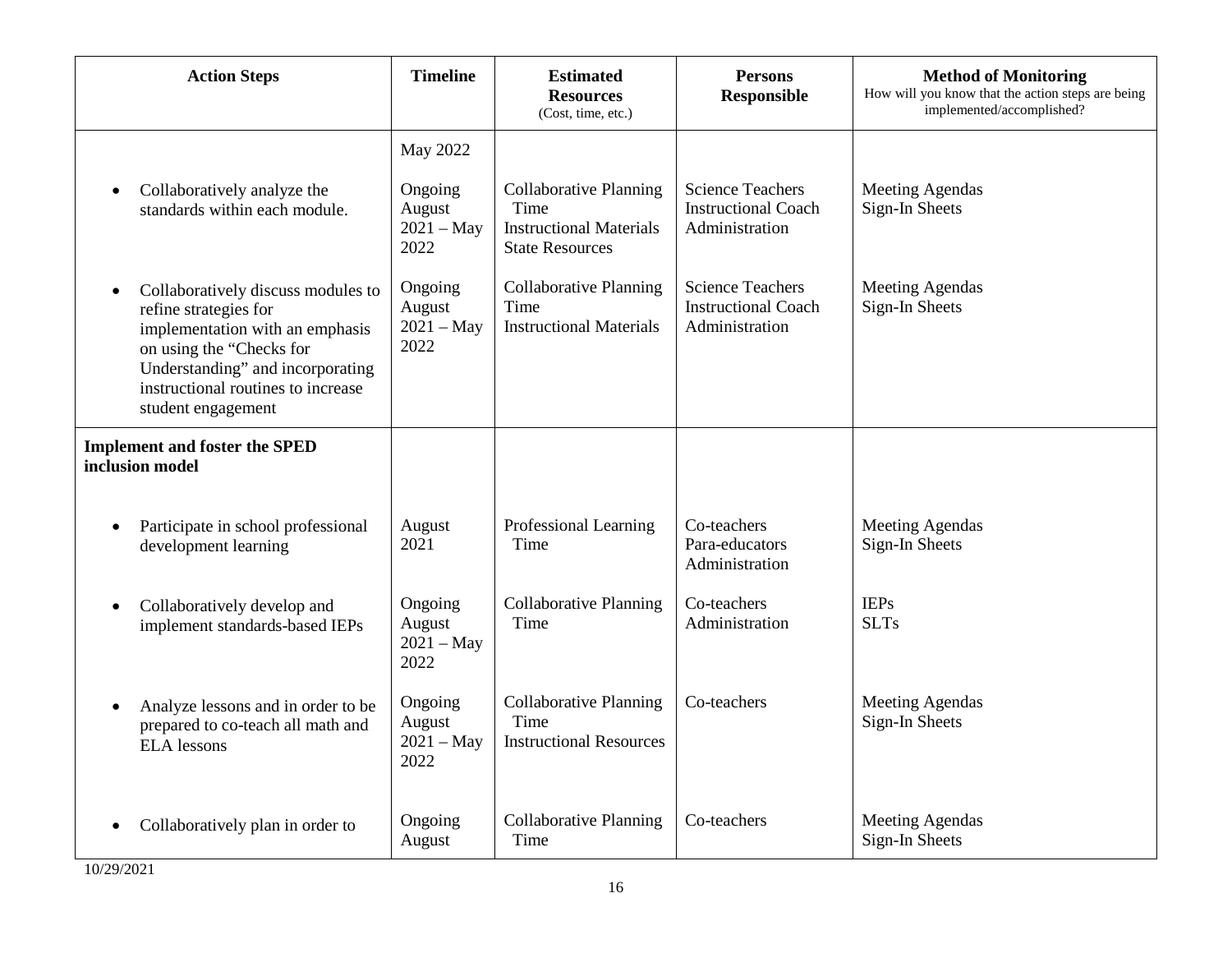| <b>Action Steps</b>                                                                                                                                                                                                                                  | <b>Timeline</b>                              | <b>Estimated</b><br><b>Resources</b><br>(Cost, time, etc.)     | <b>Persons</b><br><b>Responsible</b>                        | <b>Method of Monitoring</b><br>How will you know that the action steps are being<br>implemented/accomplished? |
|------------------------------------------------------------------------------------------------------------------------------------------------------------------------------------------------------------------------------------------------------|----------------------------------------------|----------------------------------------------------------------|-------------------------------------------------------------|---------------------------------------------------------------------------------------------------------------|
| team-teach math and ELA lessons                                                                                                                                                                                                                      | $2021 - May$<br>2022                         | <b>Instructional Resources</b>                                 |                                                             |                                                                                                               |
| Monitor teacher progress in order<br>to provide support to SPED and<br>regular education teachers                                                                                                                                                    | Ongoing<br>August<br>$2021 - May$<br>2022    | Administrative<br>Monitoring                                   | Administration<br>SPED and Reg Ed<br>Teachers               | <b>Observations</b>                                                                                           |
| <b>Increase student technological</b><br>proficiency                                                                                                                                                                                                 |                                              |                                                                |                                                             |                                                                                                               |
| Include technology tips in the<br>$\bullet$<br>school newsletter with emphasis<br>on the DRC Online Tools Training<br>(OTT)                                                                                                                          | Ongoing<br>September<br>$2021 - May$<br>2022 | Newsletter                                                     | <b>Tech Site Coordinator</b><br>Librarian<br>Administration | Newsletter                                                                                                    |
| <b>Implement Google Classroom Best</b><br>Practices                                                                                                                                                                                                  | Ongoing<br>August<br>$2021 - May$<br>2022    | Technology                                                     | Teachers<br><b>Instructional Coach</b><br>Administration    | Google Classroom<br><b>Observations</b>                                                                       |
| Implement technology<br>$\bullet$<br>expectations for students<br>Monitor and enforce<br>$\circ$<br>expectations for students<br>Communicate expectations to<br>$\circ$<br>parents<br>Utilize the LWE technology<br>$\circ$<br>contract for students | Ongoing<br>August<br>$2021 - May$<br>2022    | Technology<br><b>LWE Student</b><br><b>Technology Contract</b> | <b>Teachers</b><br>Administration                           | <b>Open House Presentation</b><br><b>Technology Contract</b>                                                  |
| Implement the use of<br>Chromebooks in daily instruction<br>in all classrooms<br>Provide instruction on digital<br>$\circ$<br>citizenship                                                                                                            | Ongoing<br>August<br>$2021 - May$<br>2022    | <b>Instructional Materials</b><br><b>Tech Site</b>             | <b>Teachers</b><br>Administration                           | Observations                                                                                                  |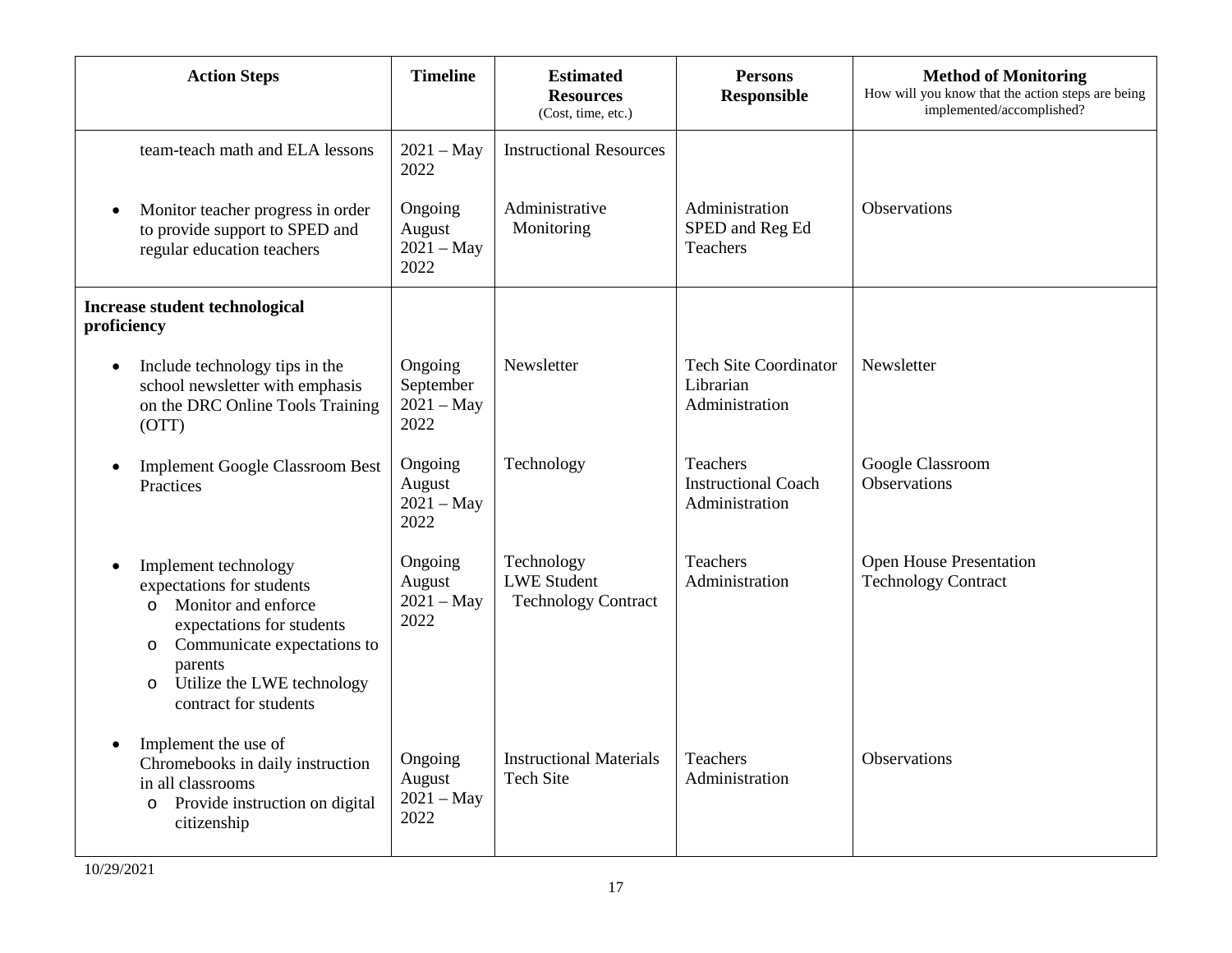| <b>Action Steps</b>                                                                                                                                                                          | <b>Timeline</b>                          | <b>Estimated</b><br><b>Resources</b><br>(Cost, time, etc.) | <b>Persons</b><br><b>Responsible</b>                  | <b>Method of Monitoring</b><br>How will you know that the action steps are being<br>implemented/accomplished? |
|----------------------------------------------------------------------------------------------------------------------------------------------------------------------------------------------|------------------------------------------|------------------------------------------------------------|-------------------------------------------------------|---------------------------------------------------------------------------------------------------------------|
| Utilize Edulastic,<br>$\circ$<br>GoFormative, Performance<br>Matters, and DRC Online<br>Tools Training to prepare all<br>students for online state<br>testing                                |                                          |                                                            |                                                       |                                                                                                               |
| Set individual student goals for LEAP<br>2025                                                                                                                                                |                                          |                                                            |                                                       |                                                                                                               |
| Utilize $4th$ and $5th$ grade students'<br>$\bullet$<br>previous year's LEAP scores and<br>grades to set individual goals with<br>a focus on Growth to Mastery<br>targets                    | August<br>2021                           | Tracking/Goal Sheet<br>Templates<br>Time                   | <b>Students</b><br>Teachers<br>Administration         | <b>Student Tracking/Goal Sheets</b>                                                                           |
| Utilize 3 <sup>rd</sup> grade students' first<br>$\bullet$<br>quarter grades to set goals for<br>growth                                                                                      | October<br>2021                          | Tracking/Goal Sheet<br>Templates<br>Time                   | <b>Students</b><br><b>Teachers</b><br>Administration  | <b>Student Tracking/Goal Sheets</b>                                                                           |
| Revisit goals quarterly and revise<br>$\bullet$<br>based on need                                                                                                                             | Ongoing<br>October<br>2021-May<br>2022   | Tracking/Goal Sheet<br>Templates<br>Time                   | <b>Students</b><br><b>Teachers</b><br>Administration  | <b>Student Tracking/Goal Sheets</b>                                                                           |
| <b>Improve literacy instruction</b>                                                                                                                                                          |                                          |                                                            |                                                       |                                                                                                               |
| Participate in district professional<br>$\bullet$<br>learning<br><b>Growing Reading Brains</b><br>$\circ$<br><b>AIM Pathways</b><br>$\circ$<br><b>DIBELS</b><br>$\circ$<br>mClass<br>$\circ$ | Ongoing<br>June 2021-<br><b>May 2022</b> | <b>C&amp;I</b> Resources                                   | <b>Teachers</b><br>Interventionists<br>Administration | <b>Meeting Agendas</b><br>Sign-in Sheets                                                                      |
| Analyze DIBELS data to                                                                                                                                                                       | Ongoing                                  | <b>DIBELS</b> results                                      | <b>Teachers</b>                                       | Meeting Agendas                                                                                               |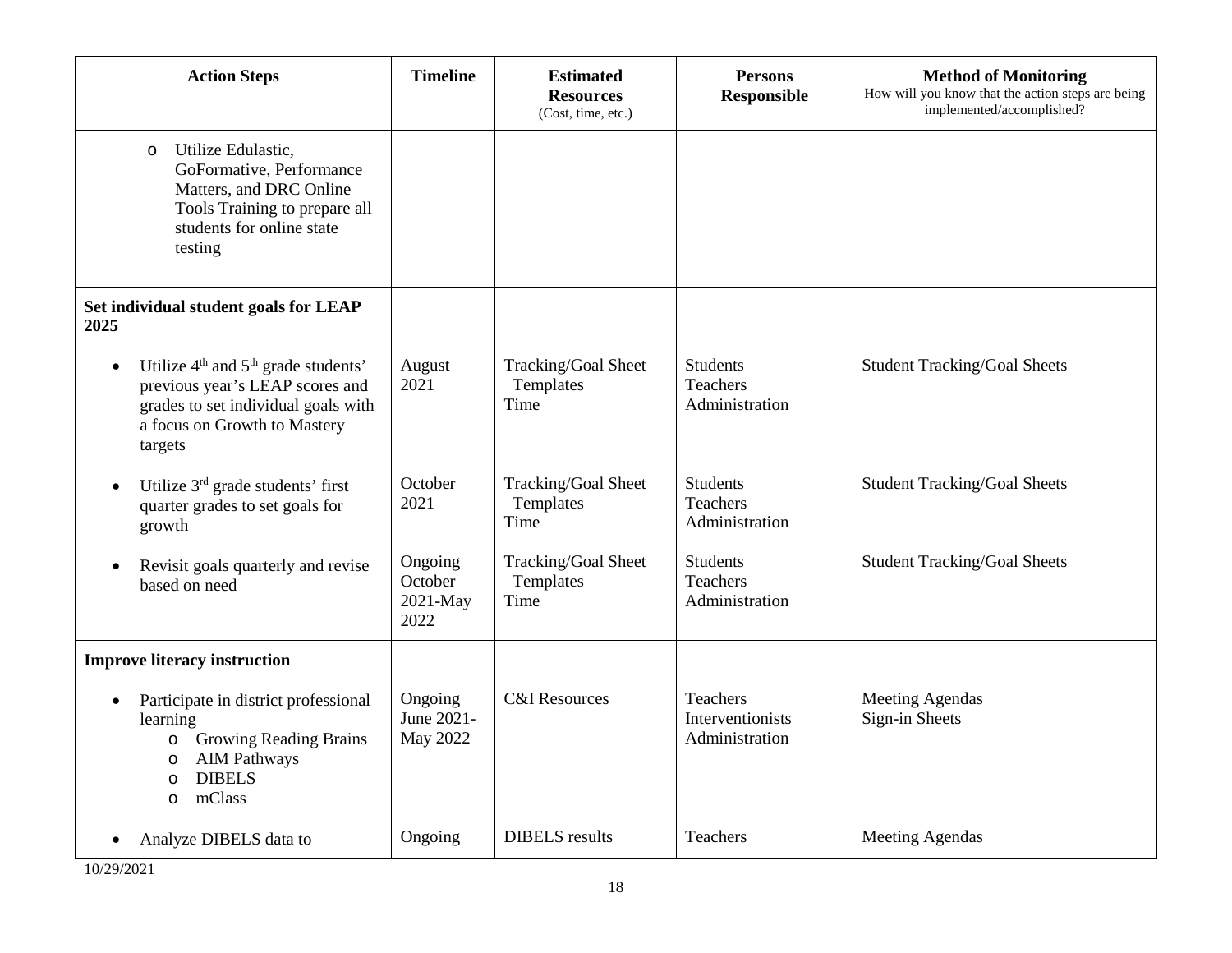| <b>Action Steps</b>                                                                                            | <b>Timeline</b>                         | <b>Estimated</b><br><b>Resources</b><br>(Cost, time, etc.) | <b>Persons</b><br><b>Responsible</b>           | <b>Method of Monitoring</b><br>How will you know that the action steps are being<br>implemented/accomplished? |
|----------------------------------------------------------------------------------------------------------------|-----------------------------------------|------------------------------------------------------------|------------------------------------------------|---------------------------------------------------------------------------------------------------------------|
| determine individual student needs                                                                             | August<br>2021-May<br>2022              |                                                            | Interventionists<br>Administration             | Sign-in Sheets                                                                                                |
| Utilize Foundation Supports and<br>mClass to address student needs                                             | Ongoing<br>August<br>$2021-May$<br>2022 | <b>Foundation Supports</b><br>mClass                       | Teachers<br>Interventionists<br>Administration | <b>Observations</b>                                                                                           |
| Complete quarterly data review                                                                                 |                                         |                                                            |                                                |                                                                                                               |
| Identify students not meeting<br>$\bullet$<br>grade-level expectations                                         | Ongoing<br>August<br>2021-May<br>2022   | Grades                                                     | Teachers<br>Administration                     | <b>PowerSchool/Performance Matters</b>                                                                        |
| Utilize Google Docs to record<br>strengths and weaknesses and<br>develop a plan to address areas of<br>concern | Quarterly<br>August<br>2021-May<br>2022 | Google Doc                                                 | <b>Teachers</b><br>Administration              | Google Doc                                                                                                    |
| Collaborate to meet individual<br>$\bullet$<br>student needs                                                   | Ongoing<br>August<br>2021-May<br>2022   | <b>Meeting Time</b>                                        | Teachers<br>Administration                     | Meetings                                                                                                      |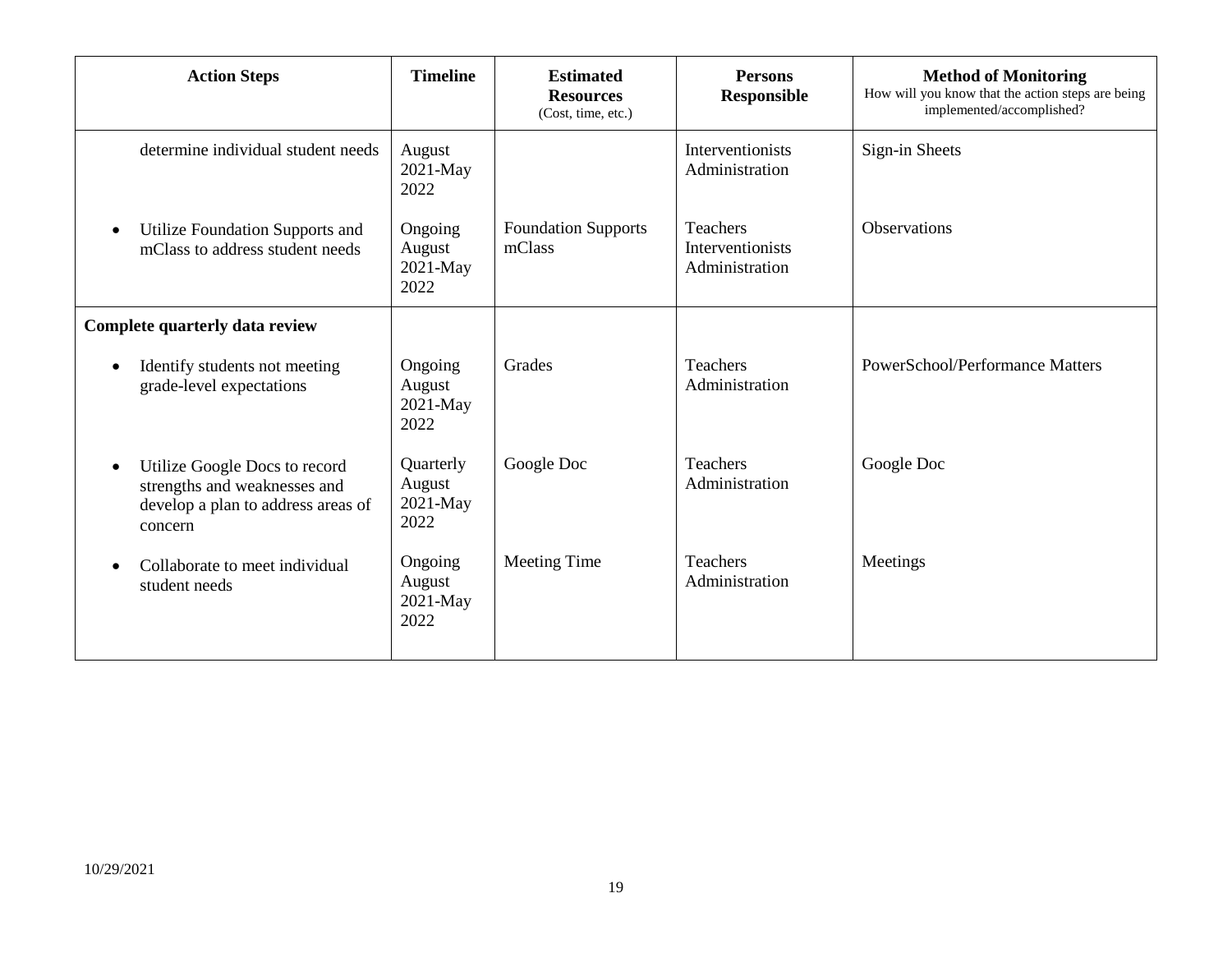# **Staff Excellence**

| <b>Strengths</b>                                    | <b>Evidence</b>                                                                                                                                                                                                                                                                                                                                                                                                                                                                                                                                |
|-----------------------------------------------------|------------------------------------------------------------------------------------------------------------------------------------------------------------------------------------------------------------------------------------------------------------------------------------------------------------------------------------------------------------------------------------------------------------------------------------------------------------------------------------------------------------------------------------------------|
| Specific and timely feedback about student progress | According to the St. Charles Parish Public Schools Parent Survey,<br>83% of parents "agree" or "strongly agree" that my child's teachers<br>help me to understand my child's progress.<br>According to the St. Charles Parish Public Schools Student Survey,<br>90% of students "agree" or "strongly agree" that all of my teachers<br>provide me with information about my learning and grades.                                                                                                                                               |
| High expectations                                   | According to the St. Charles Parish Public Schools Parent Survey,<br>92% of parents "agree" or "strongly agree" that "our school has<br>high expectations for students in all classes".<br>According to the St. Charles Parish Public Schools Student Survey,<br>85% of students "agree" or "strongly agree" that "in my school,<br>teachers have high expectations for me".<br>According to the Spring 2021 Upbeat Survey, 95% of faculty and<br>staff agree that "employees at my school set high academic<br>standards for all students".   |
| Rigorous curriculum                                 | According to the St. Charles Parish Public Schools Parent Survey,<br>89% of parents "agree" or "strongly agree" that my child's teachers<br>provide curriculum and learning experiences that meet his/her<br>needs.<br>According to the St. Charles Parish Public Schools Student Survey,<br>87% of students "agree" or "strongly agree" that my school<br>provides me with challenging curriculum and learning experiences.<br>According to the Spring 2021 UPBEAT Survey, 94% of faculty<br>feel they have access to high-quality curricula. |

| <b>Challenges</b>                                             | <b>Evidence</b>                                                                                                                       |
|---------------------------------------------------------------|---------------------------------------------------------------------------------------------------------------------------------------|
| Professional Development opportunities to improve instruction | According to the Spring 2021 UPBEAT Survey, 77% of faculty and<br>staff feel that "the professional development available to me helps |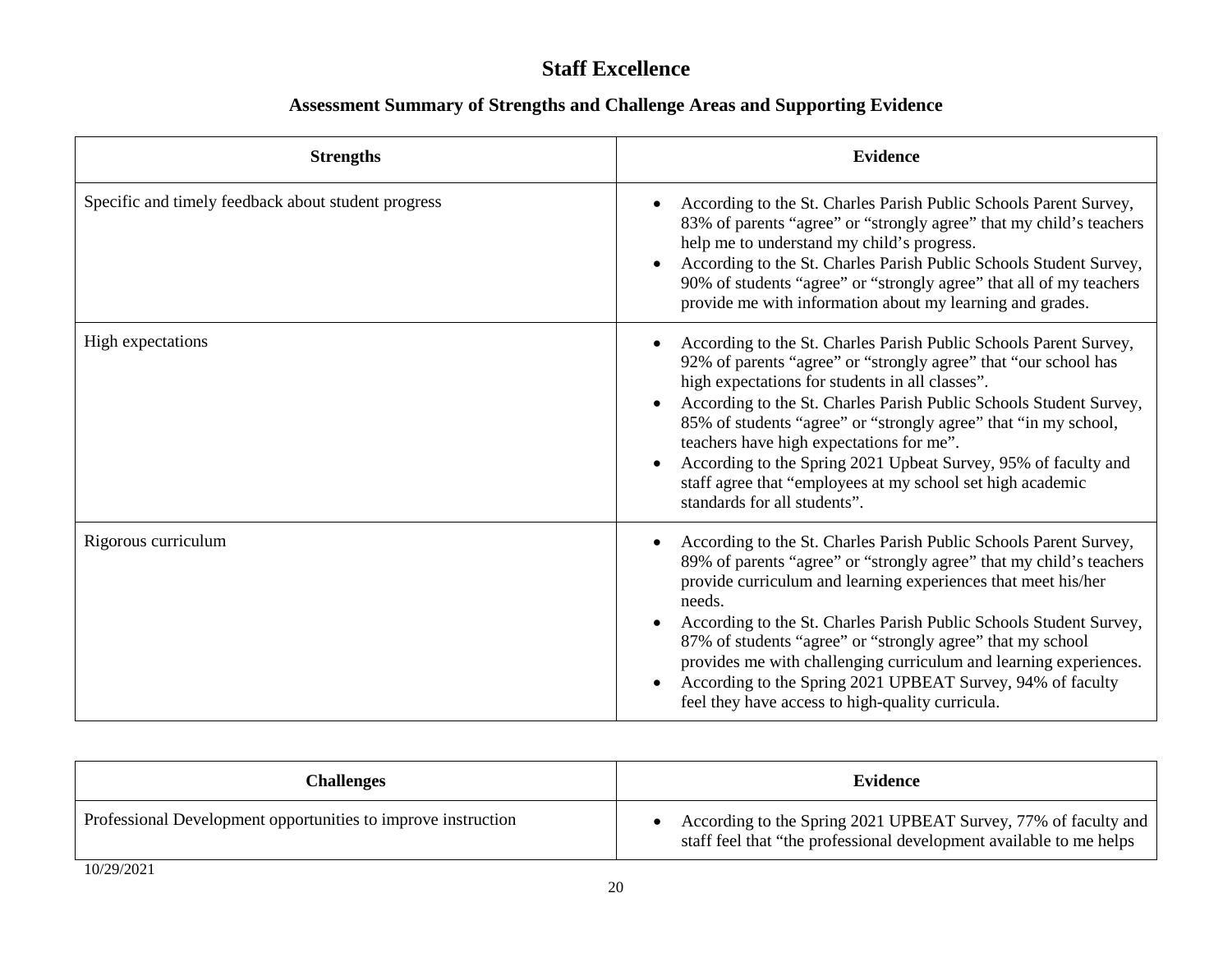| <b>Challenges</b>                                 | <b>Evidence</b>                                                                                                                                                                                                                                                                                                                                                                                                                                                                                                                                                                                |
|---------------------------------------------------|------------------------------------------------------------------------------------------------------------------------------------------------------------------------------------------------------------------------------------------------------------------------------------------------------------------------------------------------------------------------------------------------------------------------------------------------------------------------------------------------------------------------------------------------------------------------------------------------|
|                                                   | me improve my teaching."<br>According to the Spring 2021 UPBEAT Survey, 64% of the faculty<br>and staff feel that "the professional development available to me is<br>a good use of my time."                                                                                                                                                                                                                                                                                                                                                                                                  |
| Improving the equity mindset of faculty and staff | According to the Spring 2021 UPBEAT Survey, 78% of faculty and<br>staff feel that "we openly discuss issues of race, ethnicity and<br>culture at my school."<br>According to the Spring 2021 UPBEAT Survey, 67% of faculty and<br>staff "feel prepared to engage in conversations about racism and<br>other forms of discrimination with my students."<br>According to the Spring 2021 UPBEAT Survey, 88% of faculty and<br>staff feel that "administrators at my school proactively address<br>racism and other forms of discrimination in our school<br>community."                          |
| Discipline                                        | According to the Spring 2021 UPBEAT Survey 40% of faculty and<br>staff do not believe that "rules for student behavior are consistently<br>enforced by employees in this school, even for students who are not<br>in their classes."<br>According to the Spring 2021 UPBEAT Survey, 46% of faculty and<br>staff do not believe that "disciplinary practices are applied fairly to<br>all students at my school."<br>Student comments indicate an issue with alleged bullying and mean<br>behavior amongst students.<br>Parent comments indicate a need for improved disciplinary<br>practices. |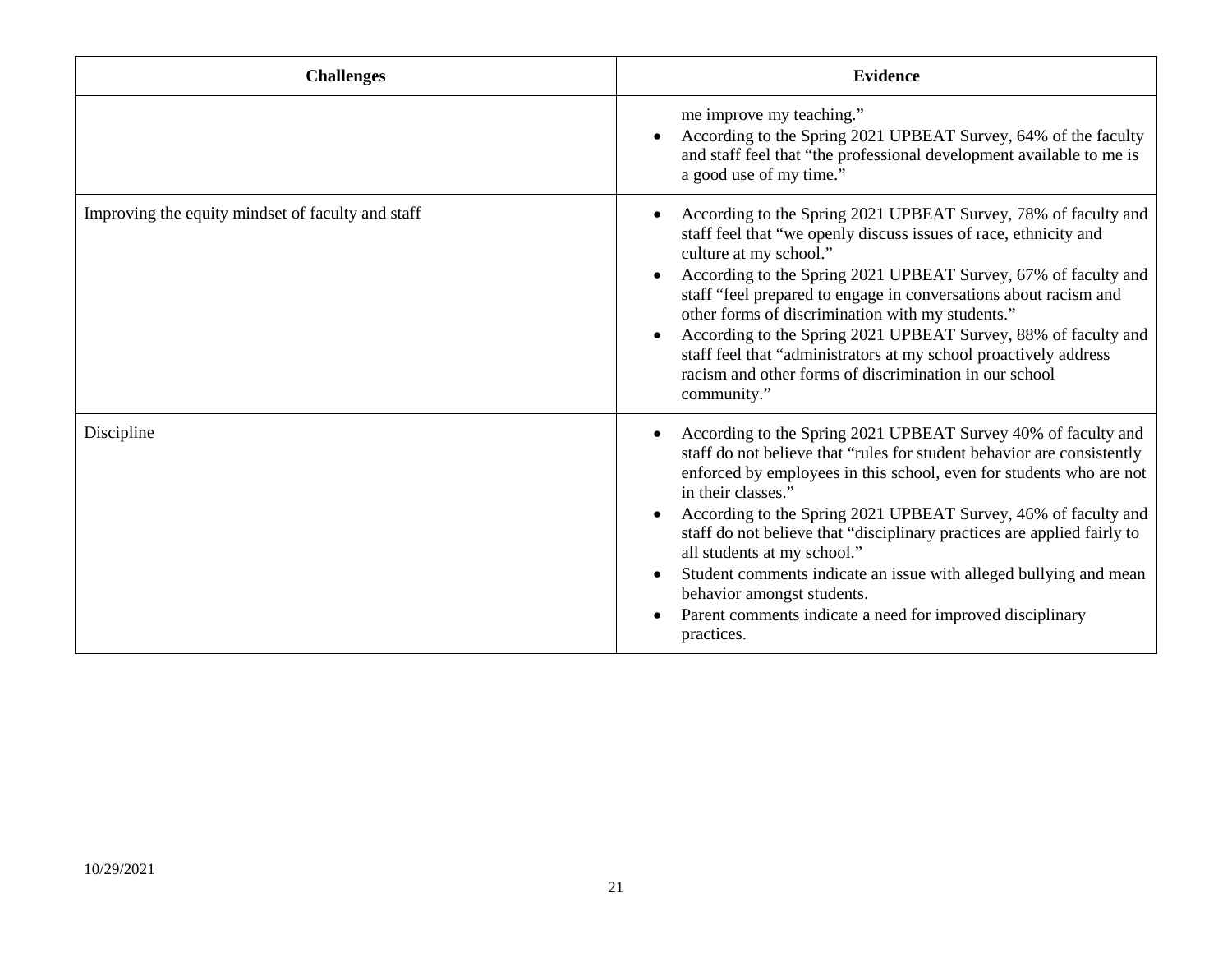## **Staff Excellence**

#### **District Goal B: To employ and develop high quality staff and provide necessary resources to support employee success**

#### **School Priority: To develop high quality staff and provide necessary resources to support employee success**

Desired Results:

- 1. 80% of faculty and staff will indicate that "the professional development available to me helps me improve my teaching" on the Spring 2022 Upbeat Survey.
- 2. 78% of faculty and staff will indicate that "we openly discuss issues of race, ethnicity and culture at my school" on the Spring 2022 Upbeat Survey.
- 3. 65% of faculty and staff will indicate that "rules for student behavior are consistently enforced by employees in this school, even for students who are not in their classes" on the Spring 2022 Upbeat Survey.

| <b>Action Steps</b>                                                                                                                                                 | <b>Timeline</b>                     | <b>Estimated</b><br><b>Resources</b><br>(Cost, time, etc.)  | <b>Persons</b><br><b>Responsible</b>                     | <b>Method of Monitoring</b><br>How will you know that the action steps are<br>being implemented/accomplished? |
|---------------------------------------------------------------------------------------------------------------------------------------------------------------------|-------------------------------------|-------------------------------------------------------------|----------------------------------------------------------|---------------------------------------------------------------------------------------------------------------|
| <b>Increase faculty technological</b><br>proficiency                                                                                                                |                                     |                                                             |                                                          |                                                                                                               |
| Participate in professional<br>$\epsilon$<br>learning on the use of<br><b>Performance Matters</b>                                                                   | August 2021                         | Professional Learning<br>Time<br><b>Performance Matters</b> | Teachers<br><b>Instructional Coach</b><br>Administration | Meeting Agenda<br>Sign-In Sheet                                                                               |
| Utilize Performance Matters for<br>data analysis                                                                                                                    | Ongoing<br>August 2021-<br>May 2022 | <b>Performance Matters</b>                                  | <b>Teachers</b><br>Administration                        | Data Review                                                                                                   |
| <b>Improve literacy instruction</b>                                                                                                                                 |                                     |                                                             |                                                          |                                                                                                               |
| Participate in district professional<br>$\bullet$<br>learning<br>Growing Reading Brains<br>O<br><b>AIM Pathways</b><br>O<br><b>DIBELS</b><br>$\circ$<br>mClass<br>O | Ongoing<br>June 2021-<br>May 2022   | <b>C&amp;I</b> Resources                                    | Teachers<br>Interventionists<br>Administration           | <b>Meeting Agendas</b><br>Sign-in Sheets                                                                      |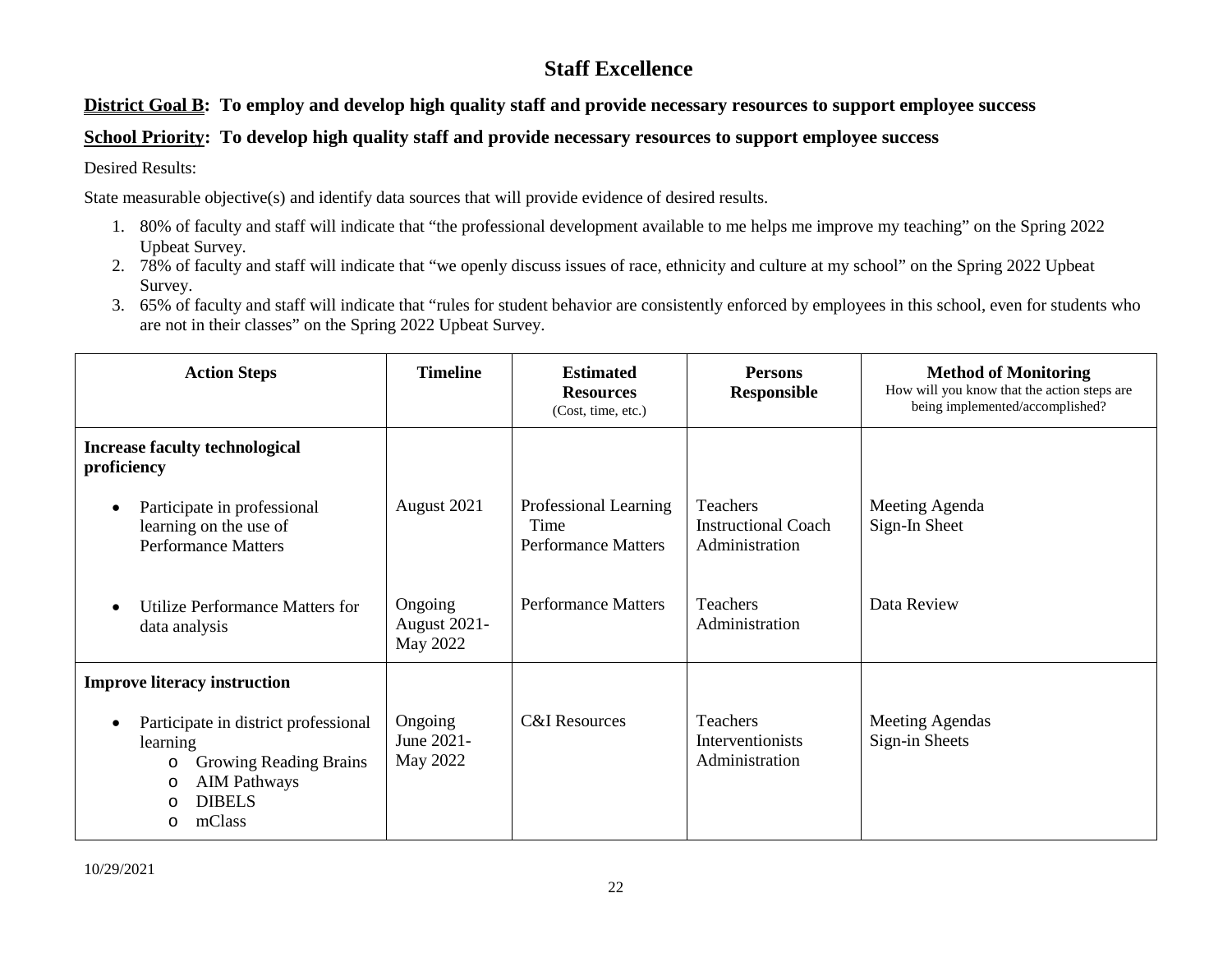| <b>Action Steps</b>                                                                                                                                                                                         | <b>Timeline</b>                             | <b>Estimated</b><br><b>Resources</b><br>(Cost, time, etc.) | <b>Persons</b><br><b>Responsible</b>                                     | <b>Method of Monitoring</b><br>How will you know that the action steps are<br>being implemented/accomplished? |
|-------------------------------------------------------------------------------------------------------------------------------------------------------------------------------------------------------------|---------------------------------------------|------------------------------------------------------------|--------------------------------------------------------------------------|---------------------------------------------------------------------------------------------------------------|
| Improve the equity mindset of faculty<br>and staff                                                                                                                                                          |                                             |                                                            |                                                                          |                                                                                                               |
| Participate in professional<br>$\bullet$<br>learning on implicit bias                                                                                                                                       | Ongoing<br><b>August 2021 -</b><br>May 2022 | Meeting Time                                               | Teachers<br>Para-educators<br>Administration                             | <b>Meeting Agendas</b><br>Sign-In Sheets                                                                      |
| Form an Equity Learning Team<br>to build the capacity to engage in<br>courageous conversations<br>o Read We Can't Talk<br>about That at Work! and<br>participate in a book<br>study and accountable<br>talk | Ongoing<br>September<br>2021 - May<br>2022  | <b>Meeting Time</b><br><b>Books</b>                        | Teachers<br>Para-educators<br>Administration                             | <b>Meeting Agendas</b><br>Sign-In Sheets                                                                      |
| Read 3 Keys to Defeating<br>Unconscious Bias and participate<br>in accountable talk                                                                                                                         | Ongoing<br>January-May<br>2022              | <b>Meeting Time</b><br><b>Books</b>                        | <b>Teachers</b><br>Para-educators<br>Administration                      | <b>Meeting Agendas</b><br>Sign-In Sheets                                                                      |
| Intentionally recruit, hire, induct, and<br>retain a diverse teaching staff in order<br>to have a teaching force that reflects the<br>demographics of the student population<br>of the school               | Ongoing<br>June 2021-May<br>2022            | <b>Recruiting Materials</b><br><b>Teacher Support</b>      | Administration                                                           | <b>Hiring Data</b><br><b>Retention Data</b>                                                                   |
| Refine collaborative planning practices                                                                                                                                                                     |                                             |                                                            |                                                                          |                                                                                                               |
| Develop protocol for each subject<br>$\bullet$<br>area with a focus on the<br>following:<br>o ELA - Use student data<br>on the High-Leverage<br>Let's Express Our<br>Understanding to plan for              | June-July 2022                              | <b>Meeting Time</b>                                        | Administration<br><b>Instructional Coach</b><br><b>Department Chairs</b> | Protocol                                                                                                      |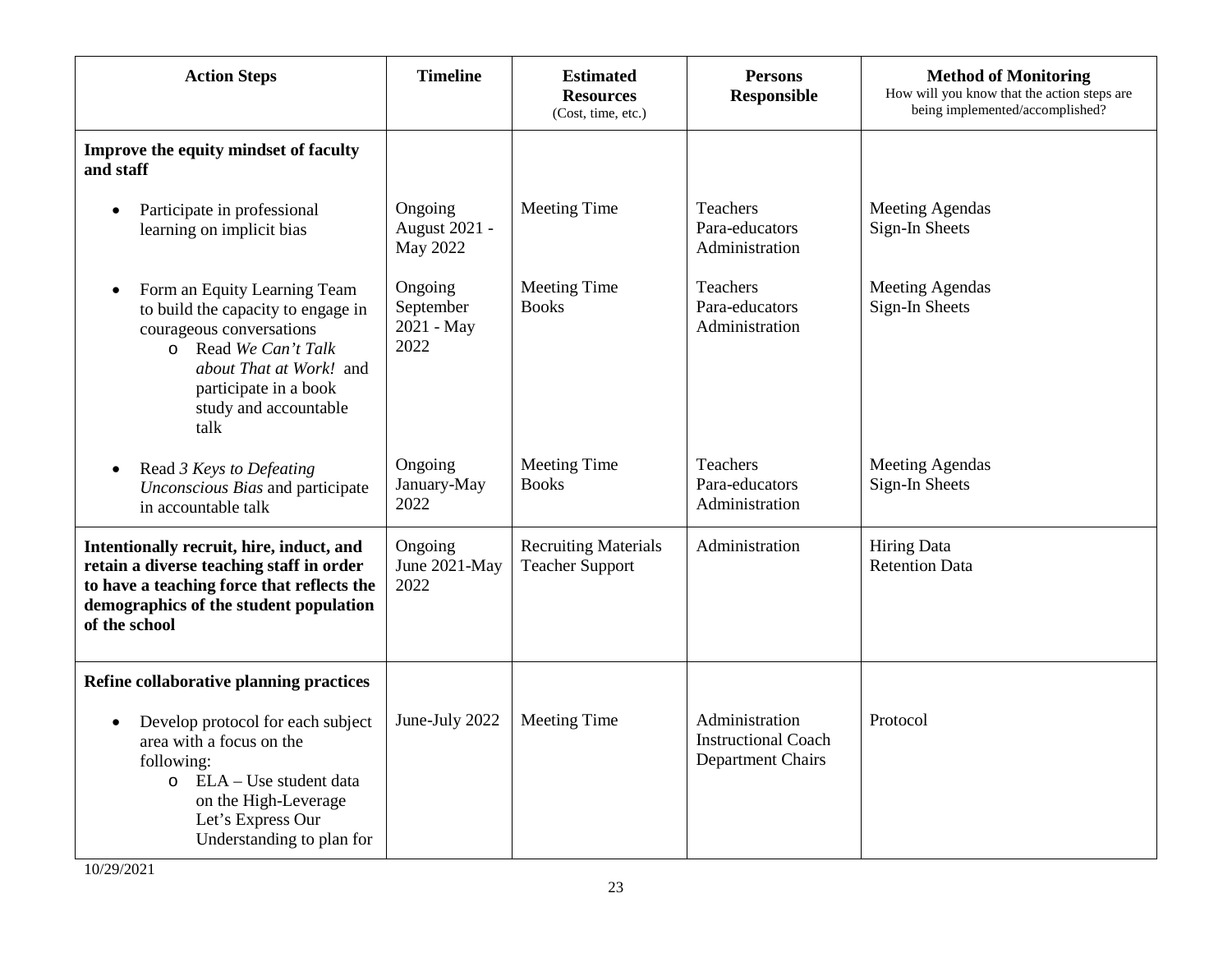| <b>Action Steps</b>                                                                                                                                                                                                                                                                                                                                                                                                                                                                                                                                                                             | <b>Timeline</b>                            | <b>Estimated</b><br><b>Resources</b><br>(Cost, time, etc.) | <b>Persons</b><br><b>Responsible</b>                              | <b>Method of Monitoring</b><br>How will you know that the action steps are<br>being implemented/accomplished? |
|-------------------------------------------------------------------------------------------------------------------------------------------------------------------------------------------------------------------------------------------------------------------------------------------------------------------------------------------------------------------------------------------------------------------------------------------------------------------------------------------------------------------------------------------------------------------------------------------------|--------------------------------------------|------------------------------------------------------------|-------------------------------------------------------------------|---------------------------------------------------------------------------------------------------------------|
| necessary supports within<br>the lesson, as well small<br>groups, for students that<br>require them<br>Math - Use student data<br>$\circ$<br>on the Eureka Math Equip<br>assessments and daily exit<br>tickets to plan for<br>necessary supports within<br>the lesson, as well small<br>groups, for students that<br>require them<br>Science – Engage in the<br>$\circ$<br>module study process<br>prior to teaching each<br>module and plan daily<br>lessons using the Check<br>for Understanding<br>Social Studies -<br>$\circ$<br><b>Incorporate Writing</b><br><b>Revolution activities</b> |                                            |                                                            |                                                                   |                                                                                                               |
| Share protocol and expectations<br>for collaborative planning                                                                                                                                                                                                                                                                                                                                                                                                                                                                                                                                   | August 2021                                | <b>Meeting Time</b>                                        | Administration<br><b>Instructional Coach</b><br>Department Chairs | Meeting agenda<br>Sign-in sheet                                                                               |
| Collaboratively score select<br>student assessments (i.e. LEAP<br>360 diagnostic and interim<br>assessments, math module<br>common formative assessments,<br>High-Leverage Let's Express Our<br>Understandings, science checks<br>for understanding, and social<br>studies constructed responses)                                                                                                                                                                                                                                                                                               | Ongoing<br>August 2021-<br><b>May 2022</b> | <b>Meeting Time</b>                                        | Teachers<br><b>Instructional Coach</b><br>Administration          | Meeting agendas<br>Sign-in sheets                                                                             |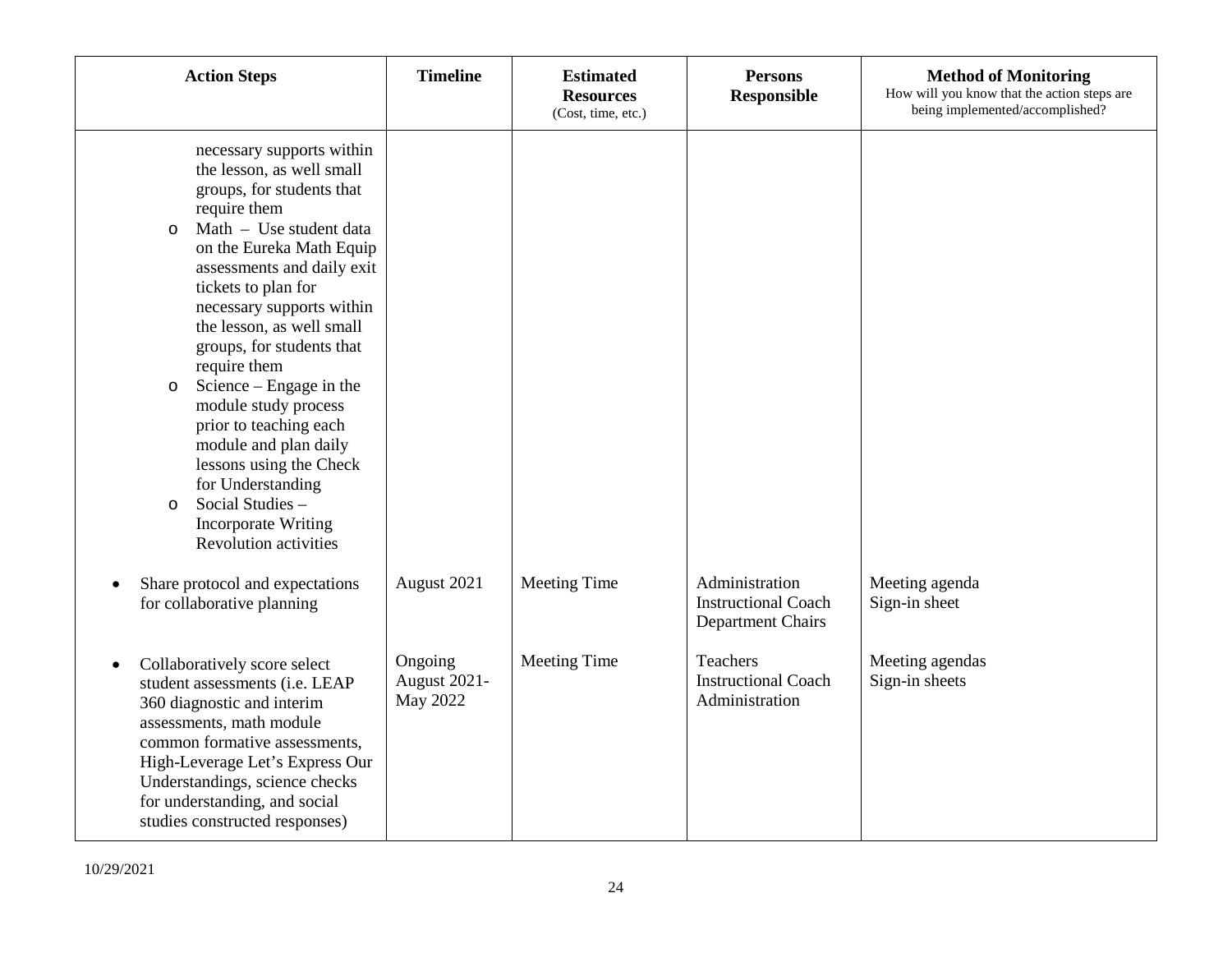| <b>Action Steps</b>                                                                                                                        | <b>Timeline</b>                             | <b>Estimated</b><br><b>Resources</b><br>(Cost, time, etc.) | <b>Persons</b><br><b>Responsible</b>  | <b>Method of Monitoring</b><br>How will you know that the action steps are<br>being implemented/accomplished? |
|--------------------------------------------------------------------------------------------------------------------------------------------|---------------------------------------------|------------------------------------------------------------|---------------------------------------|---------------------------------------------------------------------------------------------------------------|
| Provide professional learning and<br>development opportunities for teachers<br>pursuing graduate degrees or who are<br>in leadership roles |                                             |                                                            |                                       |                                                                                                               |
| Participate in a book study on The<br>Power of Positive Leadership                                                                         | Ongoing<br><b>August 2021 -</b><br>May 2022 | <b>Books</b><br>Meeting Time                               | Administration<br>Identified teachers | <b>Book Study Meeting Agendas</b><br>Sign-in sheets                                                           |
| Assign additional leadership<br>responsibilities and tasks in order<br>to foster and continue their<br>development as leaders              | Ongoing<br><b>August 2021 -</b><br>May 2022 | Time to complete<br>tasks                                  | Administration<br>Identified teachers | <b>Completed Tasks</b>                                                                                        |
| Provide feedback to teachers with<br>additional leadership<br>responsibilities as tasks and roles<br>are completed                         | Ongoing<br><b>August 2021 -</b><br>May 2022 | Meeting Time                                               | Administration<br><b>Teachers</b>     | Feedback                                                                                                      |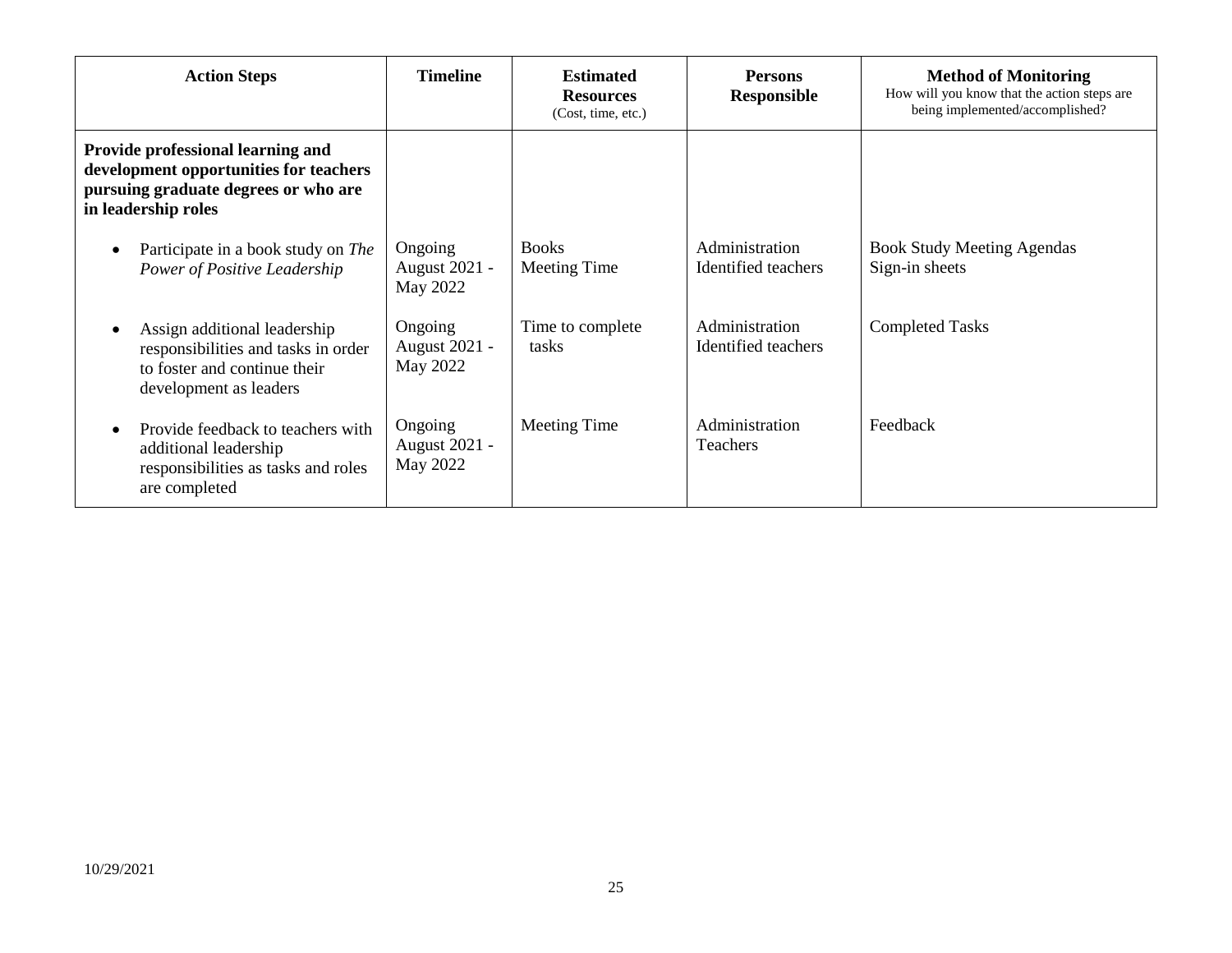# **Safe and Supportive Learning Environments**

| <b>Strengths</b>                                     | <b>Evidence</b>                                                                                                                                                                                                                                                                                                                                                                                                                                                                                                                              |
|------------------------------------------------------|----------------------------------------------------------------------------------------------------------------------------------------------------------------------------------------------------------------------------------------------------------------------------------------------------------------------------------------------------------------------------------------------------------------------------------------------------------------------------------------------------------------------------------------------|
| Compliance with school-wide expectations             | 97% of students received four or less referrals during the 2020-<br>2021 school year.<br>84% of students did not receive a referral during the 2020-2021<br>school year.                                                                                                                                                                                                                                                                                                                                                                     |
| High expectations for all                            | According to the St. Charles Parish Public Schools Parent Survey,<br>92% of parents "agree" or "strongly agree" that "our school has<br>high expectations for students in all classes".<br>According to the St. Charles Parish Public Schools Student Survey,<br>85% of students "agree" or "strongly agree" that "in my school,<br>teachers have high expectations for me".<br>According to the Spring 2021 Upbeat Survey, 95% of faculty and<br>staff agree that "employees at my school set high academic<br>standards for all students". |
| Collaboration and teamwork amongst faculty and staff | According to the Spring 2021 Upbeat Survey, 89% of faculty and<br>staff agree that "employees take shared responsibility for the<br>overall success of my school".<br>According to the St. Charles Parish Public Schools Student Survey,<br>96.34% of students "agree" or "strongly agree" that "teachers work<br>together to improve student learning".                                                                                                                                                                                     |

| <b>Challenges</b>                                        | <b>Evidence</b>                                                                                                                                                                                                                                                                         |
|----------------------------------------------------------|-----------------------------------------------------------------------------------------------------------------------------------------------------------------------------------------------------------------------------------------------------------------------------------------|
| Compliance by students who struggle to meet expectations | 65% of referrals in the 2020-2021 school year were for students<br>who received four or more referrals.<br>19 students accounted for 65% of referrals during the 2020-2021<br>$\bullet$<br>school year.<br>39% of referrals during the 2020-2021 school year were for five<br>students. |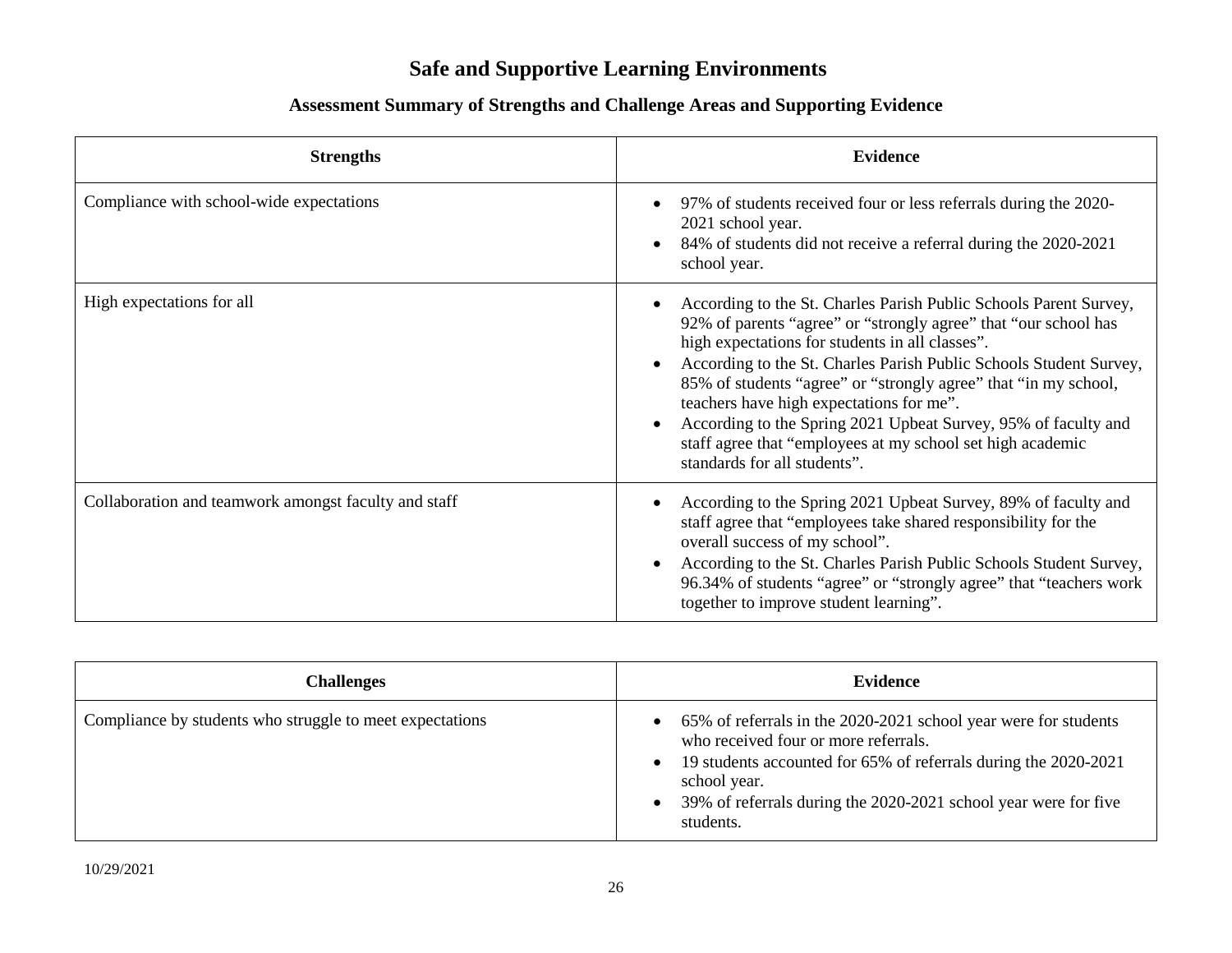| <b>Challenges</b>                                                             | <b>Evidence</b>                                                                                                                                                                                                                                                                                                                                                                                                                                                                                     |
|-------------------------------------------------------------------------------|-----------------------------------------------------------------------------------------------------------------------------------------------------------------------------------------------------------------------------------------------------------------------------------------------------------------------------------------------------------------------------------------------------------------------------------------------------------------------------------------------------|
| Percentage of referrals occurring for fighting or conduct injurious to others | 25% of referrals occurred for fighting or conduct injurious to others<br>during the 2020-2021 school year.<br>Every grade level had at least 18 occurrences of fighting or conduct<br>injurious to others.                                                                                                                                                                                                                                                                                          |
| Discipline                                                                    | 40% of faculty and staff do not believe that "rules for student"<br>behavior are consistently enforced by employees in this school,<br>even for students who are not in their classes".<br>46% of faculty and staff do not believe that "disciplinary practices"<br>are applied fairly to all students at my school".<br>Student comments indicate an issue with alleged bullying and mean<br>behavior amongst students.<br>Parent comments indicate a need for improved disciplinary<br>practices. |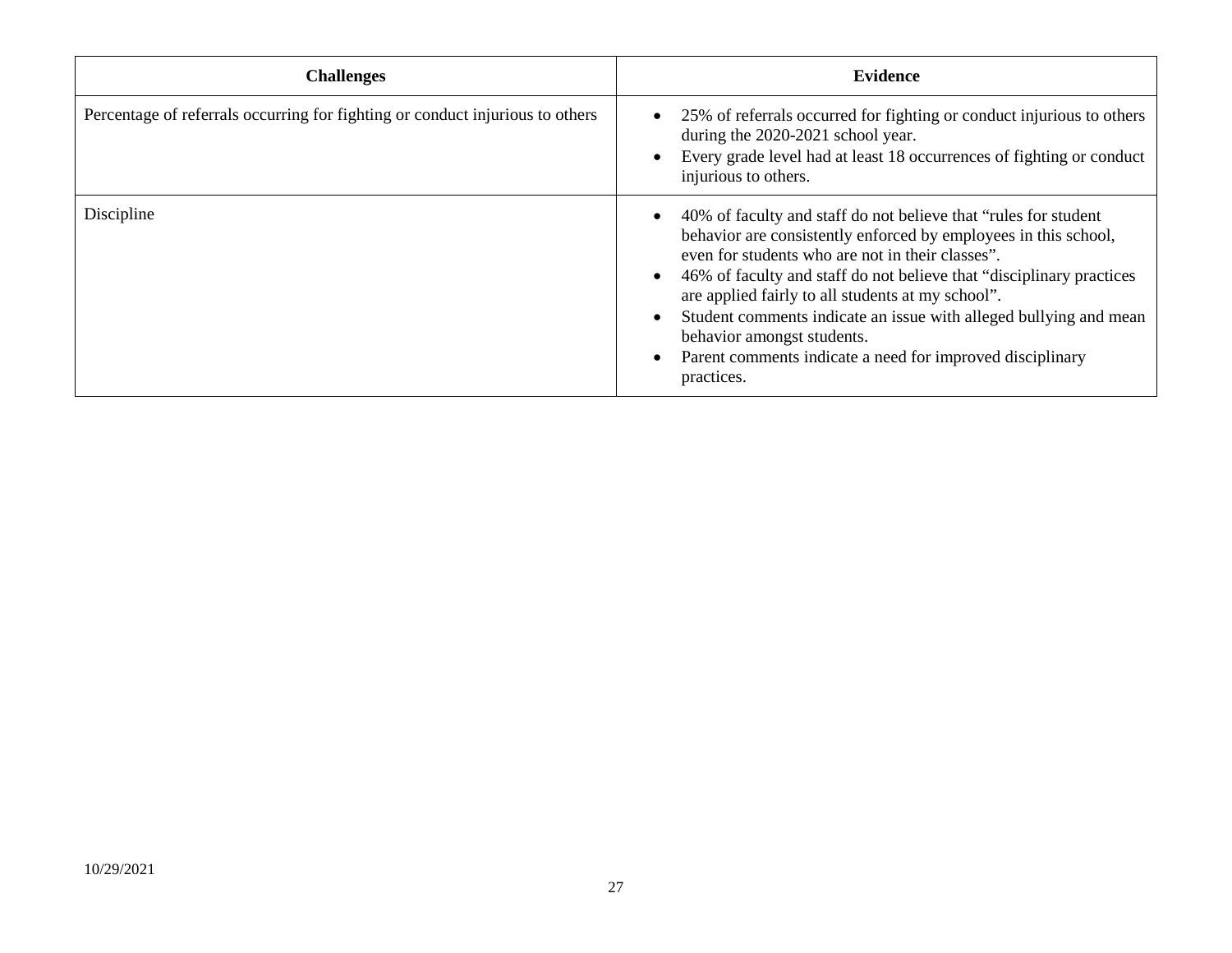### **Safe and Supportive Learning Environments**

#### **District Goal D: To build and maintain psychologically and physically safe, clean and supporting learning environments**

#### **School Priority: To build a school culture that is psychologically safe and supports student success**

#### Desired Results:

- 1. The percentage of referrals occurring for conduct injurious to others/fighting will decrease from 71 to 50 of total referrals.
- 2. The number of referrals will decrease from 289 to 270.
- 3. Reduce the percentage of total referrals received by students who struggle to meet expectations (4 or more) from 65% to 50%.

| <b>Action Steps</b>                                                                                                                                                                                                                                              | <b>Timeline</b>                            | <b>Estimated</b><br><b>Resources</b><br>(Cost, time, etc.) | <b>Persons</b><br><b>Responsible</b>            | <b>Method of Monitoring</b><br>How will you know that the action steps are<br>being implemented/accomplished? |
|------------------------------------------------------------------------------------------------------------------------------------------------------------------------------------------------------------------------------------------------------------------|--------------------------------------------|------------------------------------------------------------|-------------------------------------------------|---------------------------------------------------------------------------------------------------------------|
| Restructure faculty meetings to foster a<br>positive school climate                                                                                                                                                                                              |                                            |                                                            |                                                 |                                                                                                               |
| Identify grade-level discipline<br>$\epsilon$<br>team members                                                                                                                                                                                                    | <b>July 2021</b>                           | <b>Meeting Time</b>                                        | Administration                                  | <b>Faculty Handbook</b>                                                                                       |
| Inform faculty and staff of<br>expectations                                                                                                                                                                                                                      | August 2021                                | Meeting Time                                               | Administration                                  | Meeting Agenda<br>Sign-in sheet                                                                               |
| Conduct meetings<br><b>Meeting Rotation:</b><br>$\circ$<br>Grade Level<br>Team/Partner<br>Meetings<br><b>Book Study</b><br>$\blacksquare$<br><b>Faculty Meeting</b><br>Discuss pre-identified grade<br>$\circ$<br>level trends and determine<br>steps to address | Ongoing<br><b>August 2021-</b><br>May 2022 | Meeting Time                                               | <b>Teachers</b><br>Counselors<br>Administration | Meeting Agendas<br>Sign-in Sheets                                                                             |
| Incorporate professional learning                                                                                                                                                                                                                                | Ongoing                                    | Meeting Time                                               | Administration                                  | Meeting Agendas                                                                                               |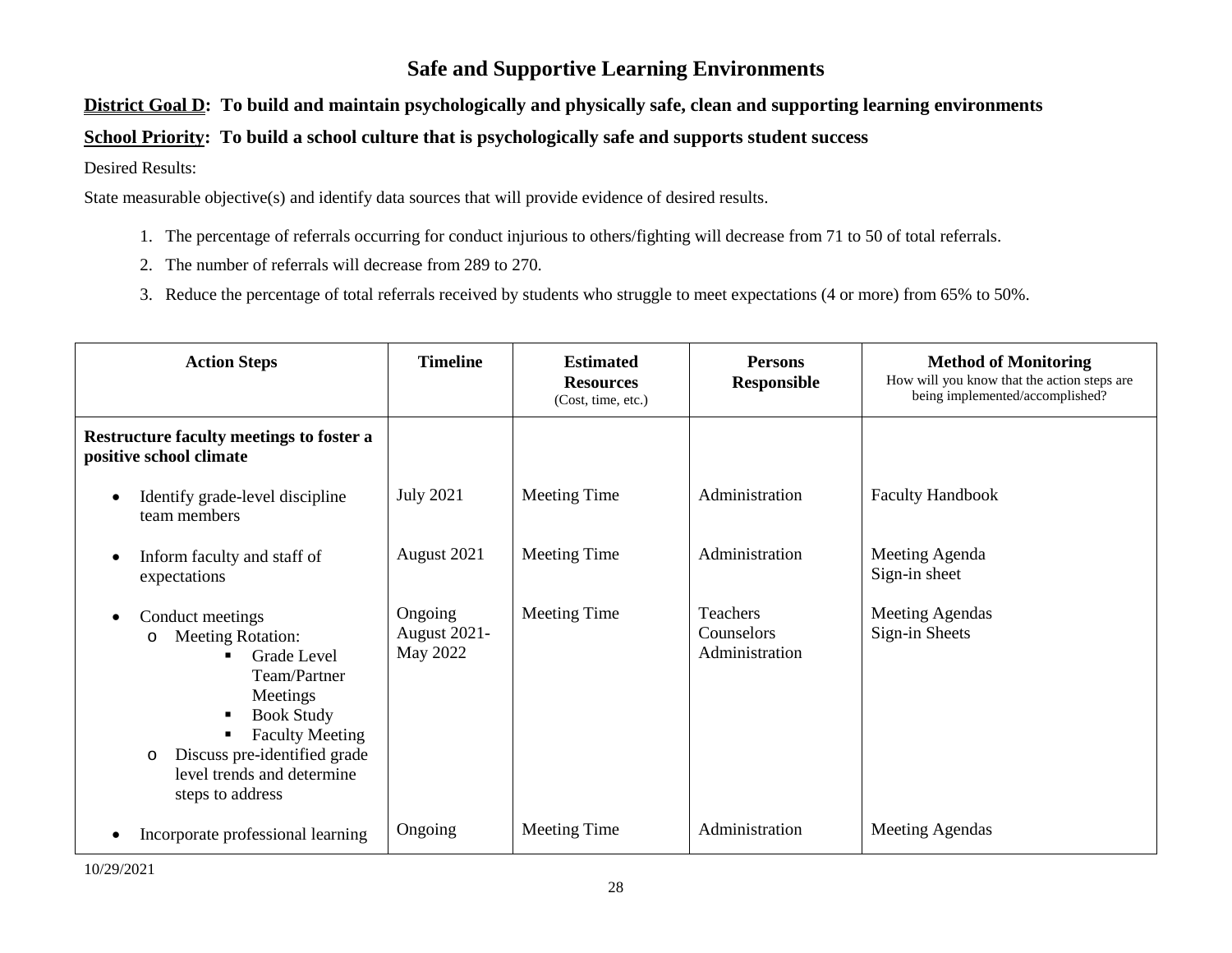| <b>Action Steps</b>                                                                                                                           | <b>Timeline</b>                            | <b>Estimated</b><br><b>Resources</b><br>(Cost, time, etc.) | <b>Persons</b><br><b>Responsible</b>                               | <b>Method of Monitoring</b><br>How will you know that the action steps are<br>being implemented/accomplished? |
|-----------------------------------------------------------------------------------------------------------------------------------------------|--------------------------------------------|------------------------------------------------------------|--------------------------------------------------------------------|---------------------------------------------------------------------------------------------------------------|
| resources (articles, videos, etc.)<br>based on student needs                                                                                  | August 2021-<br>May 2022                   | Resources                                                  | <b>Climate Committee</b>                                           | Sign-in Sheets                                                                                                |
| Read The Power of a Positive<br>$\bullet$<br>Team and participate in<br>accountable talk                                                      | Ongoing<br>August 2021-<br><b>May 2022</b> | <b>Meeting Time</b><br><b>Books</b>                        | <b>Teachers</b><br>Counselors<br>Administration                    | <b>Meeting Agendas</b><br>Sign-in Sheets                                                                      |
| <b>Implement strategies to address</b><br>behaviors in the cafeteria/at lunch                                                                 |                                            |                                                            |                                                                    |                                                                                                               |
| Train lunch monitors in using<br>$\bullet$<br>Responsive Classroom language<br>and de-escalation techniques                                   | Ongoing<br>August 2021-<br><b>May 2022</b> | <b>Meeting Time</b><br>Stipends                            | Responsive<br>Classroom<br><b>Teacher Leader</b><br>Administration | <b>Meeting Agendas</b><br>Sign-In Sheets                                                                      |
| Implement cafeteria/lunch<br>incentives for appropriate<br>behavior                                                                           | Ongoing<br>August 2021-<br><b>May 2022</b> | <b>Incentive Costs</b>                                     | <b>Lunch Monitors</b><br>Administration                            | <b>Reward Tracking Charts</b>                                                                                 |
| Analyze cafeteria/lunch discipline<br>$\bullet$<br>data and determine next steps to<br>address concerns                                       | Ongoing<br>August 2021-<br><b>May 2022</b> | Meeting Time<br>Stipends                                   | <b>Lunch Monitors</b><br><b>Teachers</b><br>Administration         | <b>Meeting Agendas</b><br>Sign-in Sheets                                                                      |
| Refine the use and implementation of<br><b>Responsive Classroom and Restorative</b><br>Practices with a focus on social<br>emotional learning |                                            |                                                            |                                                                    |                                                                                                               |
| Selected teachers will participate<br>in district Responsive Classroom<br>Level I training                                                    | <b>July 2021</b>                           | <b>Training Time</b>                                       | <b>Teachers</b><br>Administration                                  | Certificates of Completion                                                                                    |
| Provide Responsive Classroom                                                                                                                  | Ongoing<br>August 2021-                    | <b>Planning Stipend</b>                                    | Para-educators<br>Responsive                                       | <b>Meeting Agendas</b><br>Sign-In Sheets                                                                      |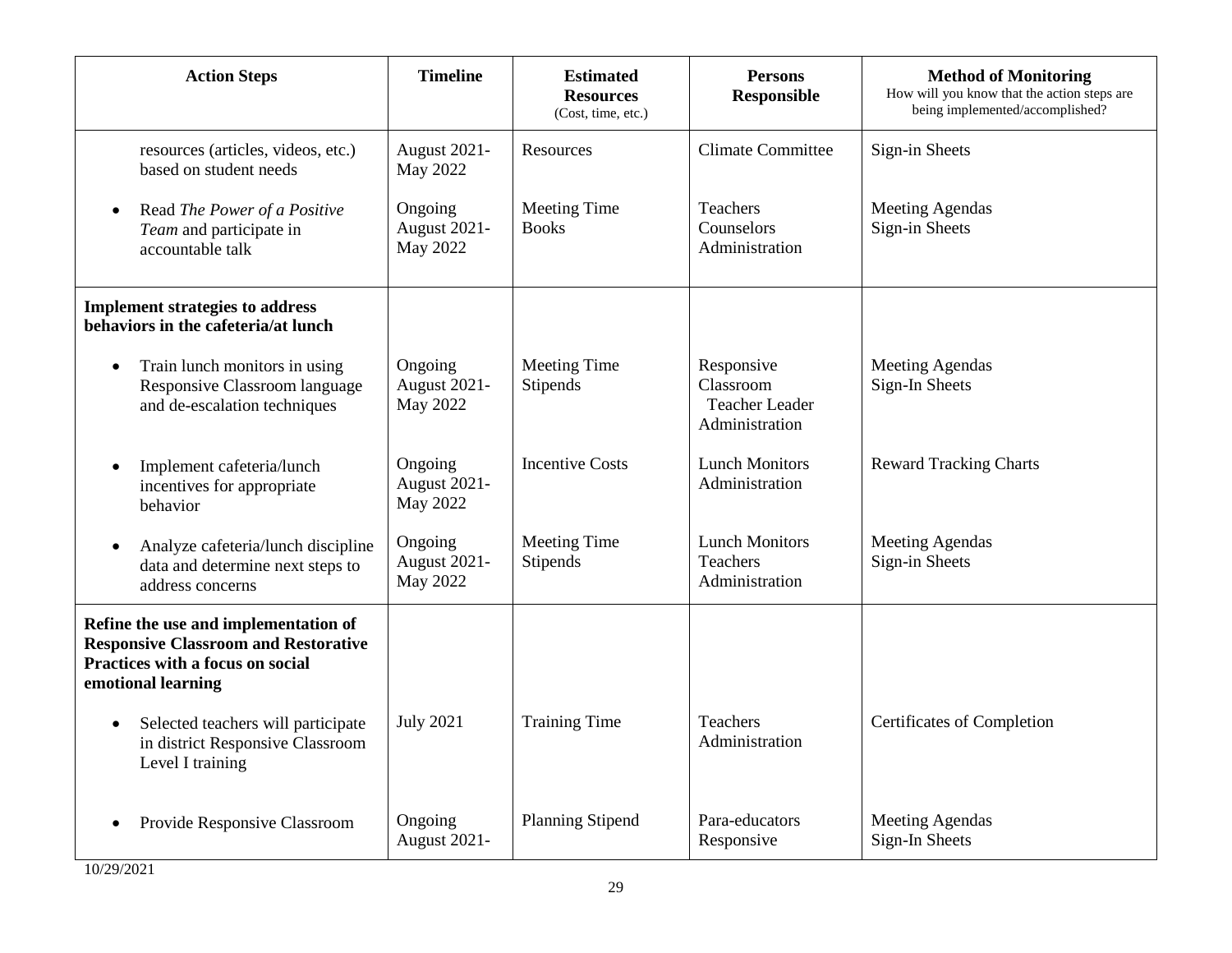| <b>Action Steps</b>                                                                                                                                                                                  | <b>Timeline</b>                            | <b>Estimated</b><br><b>Resources</b><br>(Cost, time, etc.) | <b>Persons</b><br><b>Responsible</b>                             | <b>Method of Monitoring</b><br>How will you know that the action steps are<br>being implemented/accomplished? |
|------------------------------------------------------------------------------------------------------------------------------------------------------------------------------------------------------|--------------------------------------------|------------------------------------------------------------|------------------------------------------------------------------|---------------------------------------------------------------------------------------------------------------|
| training for para-educators                                                                                                                                                                          | May 2022                                   |                                                            | Classroom<br><b>Teacher Leader</b><br>Administration             |                                                                                                               |
| Conduct restorative conferences<br>with teachers, counselor, parent<br>(where applicable), and<br>administrator following all out of<br>school suspensions (OSS) and in-<br>school suspensions (ISS) | Ongoing<br>August 2021-<br><b>May 2022</b> | Class coverage                                             | Teachers<br><b>RESET Monitor</b><br>Counselors<br>Administration | <b>Restorative Conference Tracking Sheets</b>                                                                 |
| Refine and implement "Take<br>Care Tuesday" for addressing<br>CARES to increase social and<br>emotional skills during Morning<br>Meeting                                                             | Ongoing<br>August 2021-<br><b>May 2022</b> | Planning Time                                              | <b>Teachers</b><br>Counselors<br>Administration                  | Observations                                                                                                  |
| Provide resources to<br>$\circ$<br>align Morning Meeting<br>component with CARES<br>Incorporate mindfulness<br>$\circ$<br>strategies provided by<br>counselor                                        |                                            |                                                            |                                                                  |                                                                                                               |
| Refine the use of Closing Circles<br>Clarify expectations<br>$\circ$<br>Celebrate "Joyful<br>$\circ$<br>Awards" in order to<br>reinforce positive<br>behavior                                        | Ongoing<br>August 2021-<br><b>May 2022</b> | "Joyful Award" Forms                                       | Teachers<br>Administration                                       | <b>Meeting Agendas</b><br>Sign-In Sheets<br><b>Observations</b>                                               |
| Improve the equity mindset of faculty<br>and staff                                                                                                                                                   |                                            |                                                            |                                                                  |                                                                                                               |
| Participate in professional                                                                                                                                                                          | Ongoing                                    | <b>Meeting Time</b>                                        | Teachers                                                         | <b>Meeting Agendas</b>                                                                                        |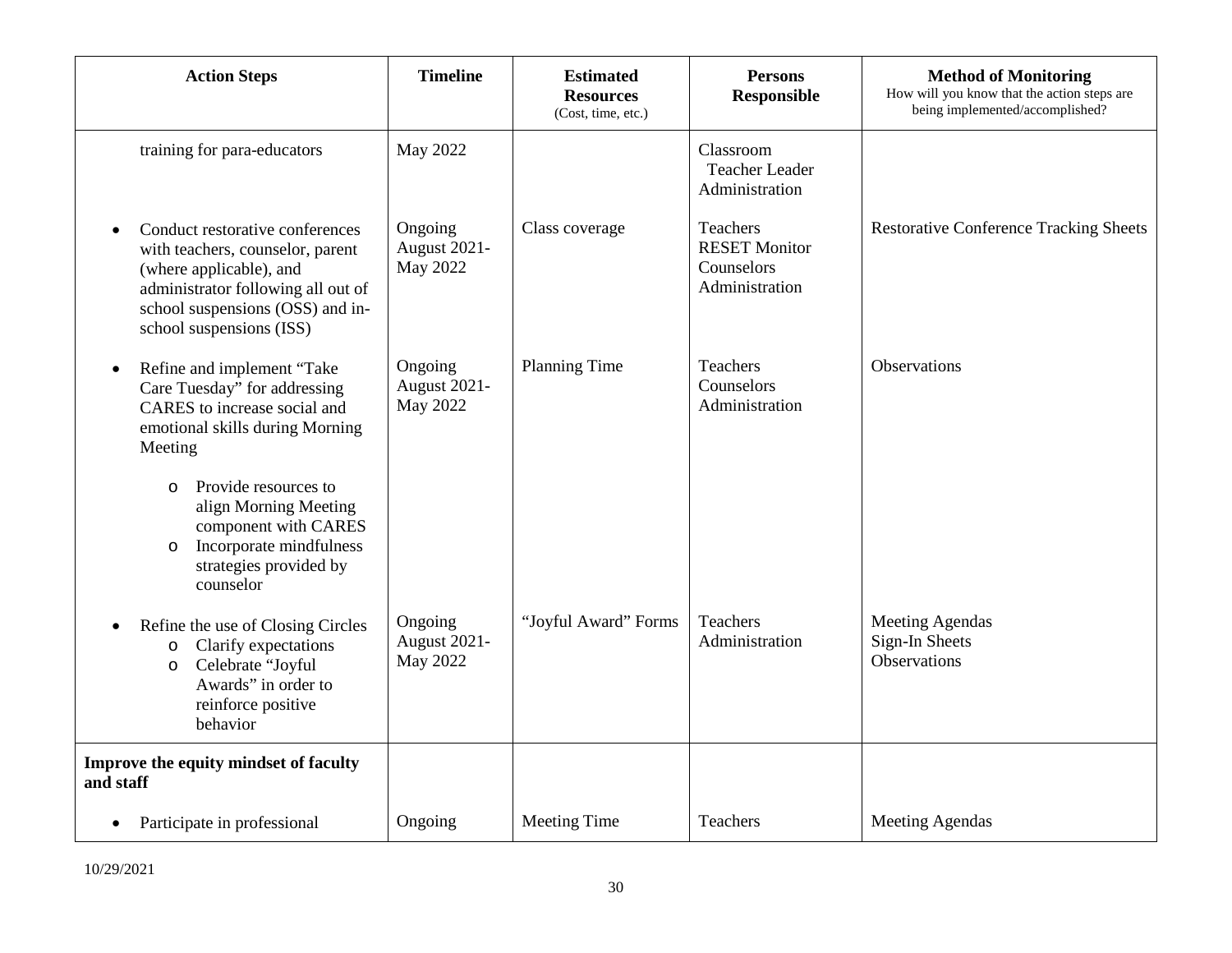| <b>Action Steps</b>                                                                                                                                                                                                      | <b>Timeline</b>                        | <b>Estimated</b><br><b>Resources</b><br>(Cost, time, etc.) | <b>Persons</b><br><b>Responsible</b>                | <b>Method of Monitoring</b><br>How will you know that the action steps are<br>being implemented/accomplished? |
|--------------------------------------------------------------------------------------------------------------------------------------------------------------------------------------------------------------------------|----------------------------------------|------------------------------------------------------------|-----------------------------------------------------|---------------------------------------------------------------------------------------------------------------|
| learning on implicit bias                                                                                                                                                                                                | August 2021 -<br>May 2022              |                                                            | Para-educators<br>Administration                    | Sign-In Sheets                                                                                                |
| Form an Equity Learning Team<br>$\bullet$<br>to build the capacity to engage in<br>courageous conversations<br>o Read We Can't Talk<br>about That at Work! and<br>participate in a book<br>study and accountable<br>talk | Ongoing<br>September2021<br>- May 2022 | <b>Meeting Time</b><br><b>Books</b>                        | Teachers<br>Para-educators<br>Administration        | <b>Meeting Agendas</b><br>Sign-In Sheets                                                                      |
| Read 3 Keys to Defeating<br>Unconscious Bias and participate<br>in accountable talk                                                                                                                                      | Ongoing<br>January-May<br>2022         | Meeting Time<br><b>Books</b>                               | <b>Teachers</b><br>Para-educators<br>Administration | <b>Meeting Agendas</b><br>Sign-In Sheets                                                                      |
| Provide support to students who<br>struggle to meet expectations                                                                                                                                                         |                                        |                                                            |                                                     |                                                                                                               |
| <b>Identify Students</b>                                                                                                                                                                                                 | <b>July 2021</b>                       | <b>Student Data</b>                                        | Administration                                      | <b>Student Data</b>                                                                                           |
| Hold meetings for identified<br>$\bullet$<br>students in order to share<br>proactive strategies                                                                                                                          | August 2021                            | Meeting Time                                               | Teachers<br>Counselors<br>Administration            | Meeting Agenda<br>Sign-in Sheets                                                                              |
| Invite parents to participate in a<br>$\bullet$<br>meeting to discuss strategies to<br>ensure success                                                                                                                    | August 2021                            | <b>Meeting Time</b>                                        | Teachers<br>Counselors<br>Administration            | Meetings                                                                                                      |
| Conduct small group meetings to<br>$\bullet$<br>address the needs of identified<br>students                                                                                                                              | Ongoing<br>August 2021-<br>May 2022    | <b>Counseling Time</b>                                     | Counselors<br>Administration                        | <b>Session Documentation</b>                                                                                  |
| Monitor progress of identified                                                                                                                                                                                           | Ongoing<br>August 2021-                | <b>Student Data</b>                                        | <b>Teachers</b><br>Counselors                       | <b>Student Data</b>                                                                                           |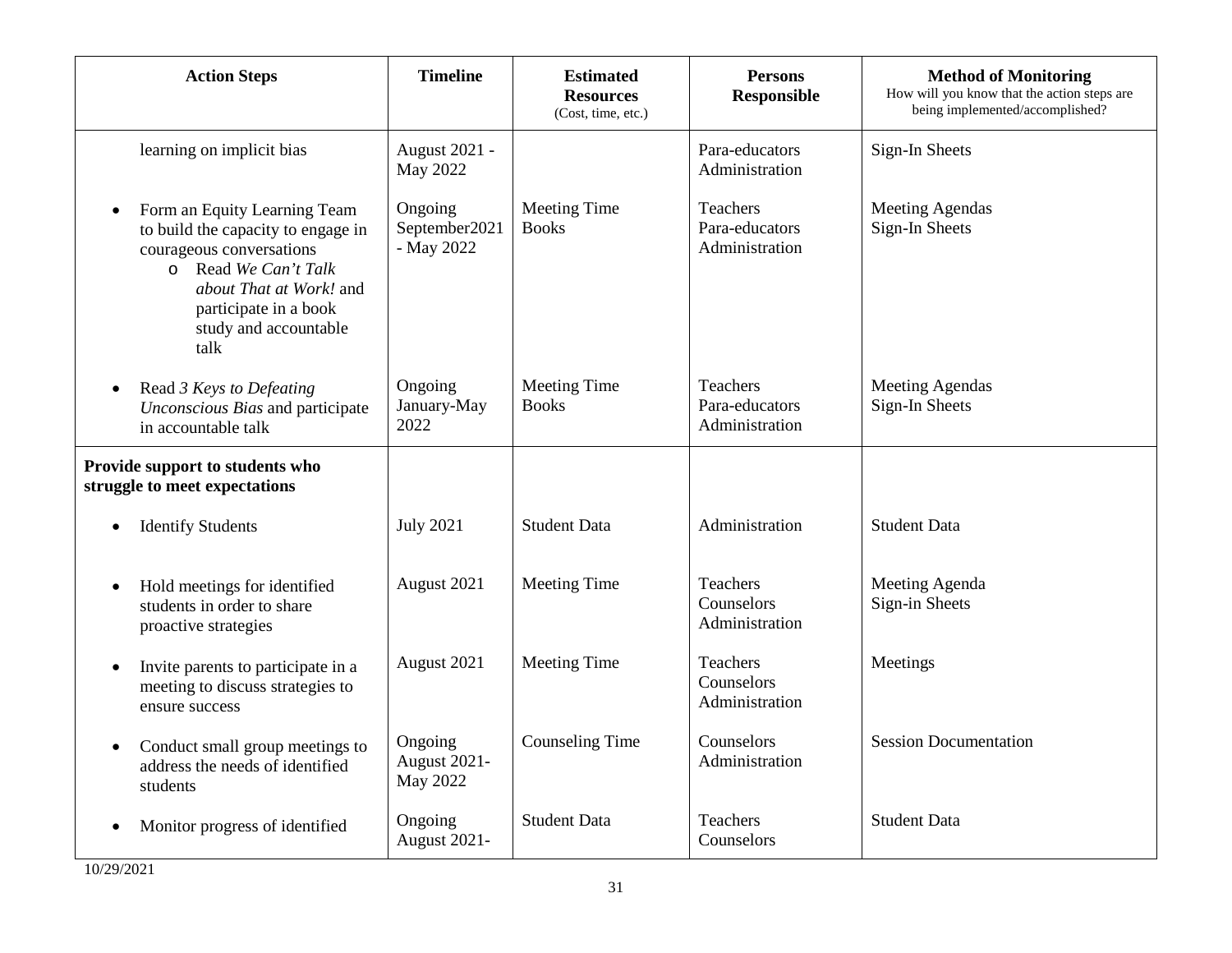| <b>Action Steps</b>                                                                                                                                  | <b>Timeline</b>                      | <b>Estimated</b><br><b>Resources</b><br>(Cost, time, etc.) | <b>Persons</b><br><b>Responsible</b>                                        | <b>Method of Monitoring</b><br>How will you know that the action steps are<br>being implemented/accomplished? |
|------------------------------------------------------------------------------------------------------------------------------------------------------|--------------------------------------|------------------------------------------------------------|-----------------------------------------------------------------------------|---------------------------------------------------------------------------------------------------------------|
| students and intervene as needed.                                                                                                                    | May 2022                             |                                                            | Administration                                                              |                                                                                                               |
| Refocus and refine implementation of<br><b>OLWEUS Bully Prevention program</b>                                                                       |                                      |                                                            |                                                                             |                                                                                                               |
| Survey teachers regarding training<br>$\bullet$<br>and resources needed regarding<br>implementation of the OLWEUS<br><b>Bully Prevention Program</b> | August 2021                          | Survey<br>Resources                                        | <b>Climate Committee</b><br>Administration<br><b>Teachers</b>               | <b>Survey Results</b>                                                                                         |
| Revisit and refine the components<br>of the OLWEUS Bully Prevention<br>Program                                                                       | Ongoing<br>August 2021-<br>May 2022  | <b>Meeting Time</b>                                        | <b>Climate Committee</b><br>Administration<br><b>Teachers</b>               | <b>Meeting Agendas</b><br>Sign-in Sheets                                                                      |
| Provide a box in each classroom<br>for students to be able to<br>anonymously report "Things I<br>want my teacher to know"                            | August 2021                          | <b>Boxes</b>                                               | <b>Climate Committee</b><br>Administration<br>Counselors<br><b>Teachers</b> | <b>Observations</b>                                                                                           |
| Conduct a bullying survey in<br>$\bullet$<br>order to collect data regarding<br>bullying for intervention purposes<br>and to address concerns        | October 2021<br>and February<br>2022 | Survey<br>Time to administer                               | <b>Climate Committee</b><br>Administration<br>Counselors<br>Teachers        | <b>Bullying Survey and Results</b><br>Interventions                                                           |
| Refine and implement school wide<br>expectations to foster a positive school<br>climate                                                              |                                      |                                                            |                                                                             |                                                                                                               |
| Develop/refine school wide<br>$\bullet$<br>expectations                                                                                              | June 2021                            | <b>Meeting Time</b>                                        | <b>Climate Committee</b><br>Administration                                  | Expectations                                                                                                  |
| <b>Restructure RESET Room</b>                                                                                                                        | June-July 2021                       | <b>RESET Materials</b>                                     | <b>Climate Committee</b>                                                    | Expectations/Procedures                                                                                       |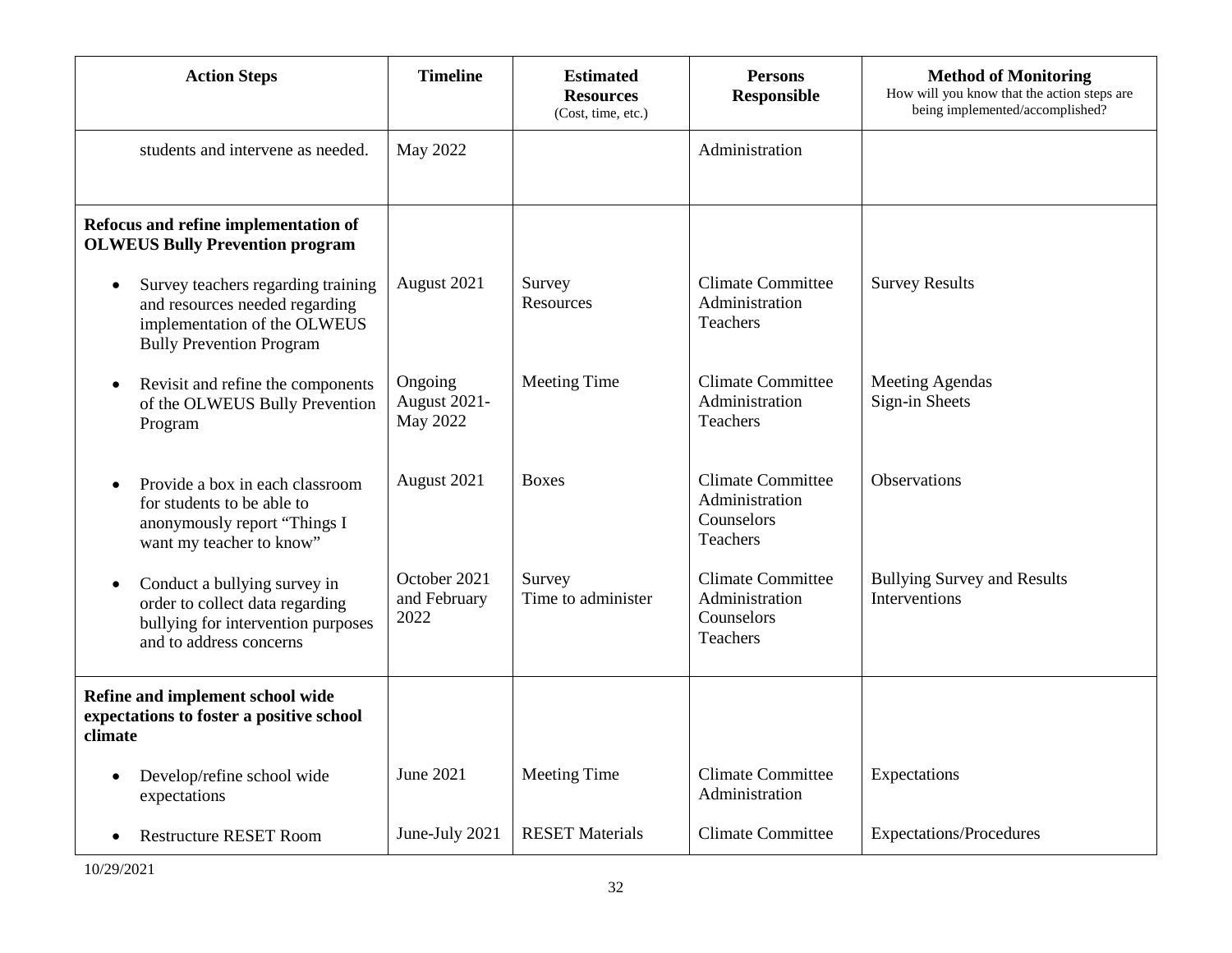| <b>Action Steps</b>                                                                          | <b>Timeline</b> | <b>Estimated</b><br><b>Resources</b><br>(Cost, time, etc.)           | <b>Persons</b><br><b>Responsible</b>       | <b>Method of Monitoring</b><br>How will you know that the action steps are<br>being implemented/accomplished? |
|----------------------------------------------------------------------------------------------|-----------------|----------------------------------------------------------------------|--------------------------------------------|---------------------------------------------------------------------------------------------------------------|
| expectations/procedures to meet<br>student needs                                             |                 |                                                                      | <b>Counselors</b><br>Administration        |                                                                                                               |
| Institute a "commitment oath" to<br>uphold all expectations                                  | August 2021     | Meeting Time                                                         | <b>Faculty and Staff</b><br>Administration | Signed oaths                                                                                                  |
| Set communication expectations<br>to keep parents/guardians<br>informed of student behaviors | August 2021     | Meeting Time                                                         | Administration                             | <b>Observations</b><br><b>School Status</b>                                                                   |
| Share expectations with students<br>and conduct interactive modeling                         | August 2021     | Grade-level Beginning<br>of the Year<br>Enrichment<br>Classroom Time | Administration<br><b>Teachers</b>          | Expectations<br><b>Lesson Plans</b><br><b>Observations</b>                                                    |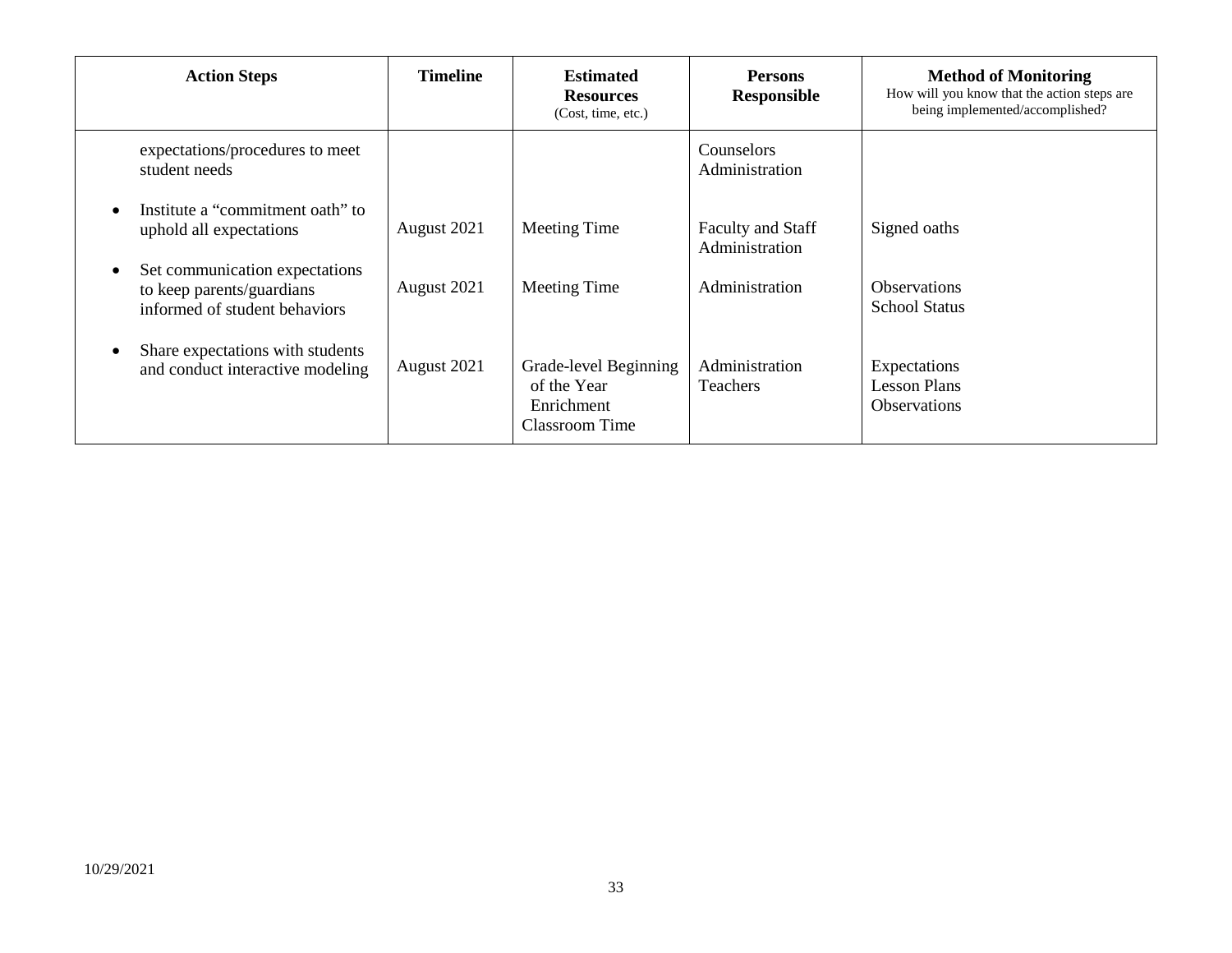# **Engaging Stakeholders**

| <b>Strengths</b>                                      | <b>Evidence</b>                                                                                                                                                                                                                                                                                                                                                                                                                                                                                                          |
|-------------------------------------------------------|--------------------------------------------------------------------------------------------------------------------------------------------------------------------------------------------------------------------------------------------------------------------------------------------------------------------------------------------------------------------------------------------------------------------------------------------------------------------------------------------------------------------------|
| Supportive partner in education                       | AM/PM has donated time and money to support our school.                                                                                                                                                                                                                                                                                                                                                                                                                                                                  |
| Extracurricular/Co-curricular activities for students | According to the St. Charles Parish Public Schools Student Survey,<br>74% of 5 <sup>th</sup> grade students "agree" or "strongly agree" that they can<br>participate in activities that interest them.<br>During the 2020-2021 school year, despite COVID-19 restrictions,<br>students were offered multiple additional extracurricular/co-<br>curricular opportunities such as 4H, Band, Choir, and New York<br>Rising Roadrunners.                                                                                     |
| Faculty communication with parents                    | According to the St. Charles Parish Public Schools Parent Survey,<br>comments indicate positive communication.<br>According to the St. Charles Parish Public Schools Parent Survey,<br>83% of parents "agree" or "strongly agree" that "my child's<br>teachers help me understand my child's progress."<br>According to the St. Charles Parish Public Schools Parent Survey,<br>83% of parents "agree" or "strongly agree" that "our school<br>administrators are accessible to address student and parent<br>concerns." |

| <b>Challenges</b>                                                    | Evidence                                                                                                                                                                                                                                                                                                                                       |
|----------------------------------------------------------------------|------------------------------------------------------------------------------------------------------------------------------------------------------------------------------------------------------------------------------------------------------------------------------------------------------------------------------------------------|
| Educating parents regarding educational technology and online safety | Educational technology is used in all settings ( <i>i.e.</i> Google<br>Workspace, Edulastic, DRC, PerformanceMatters).<br>Beginning with the 2021-2022 school year, all students will<br>complete the Computer-Based LEAP 2025 Test.<br>Online safety for children is an issue community-wide as children's<br>access to technology increases. |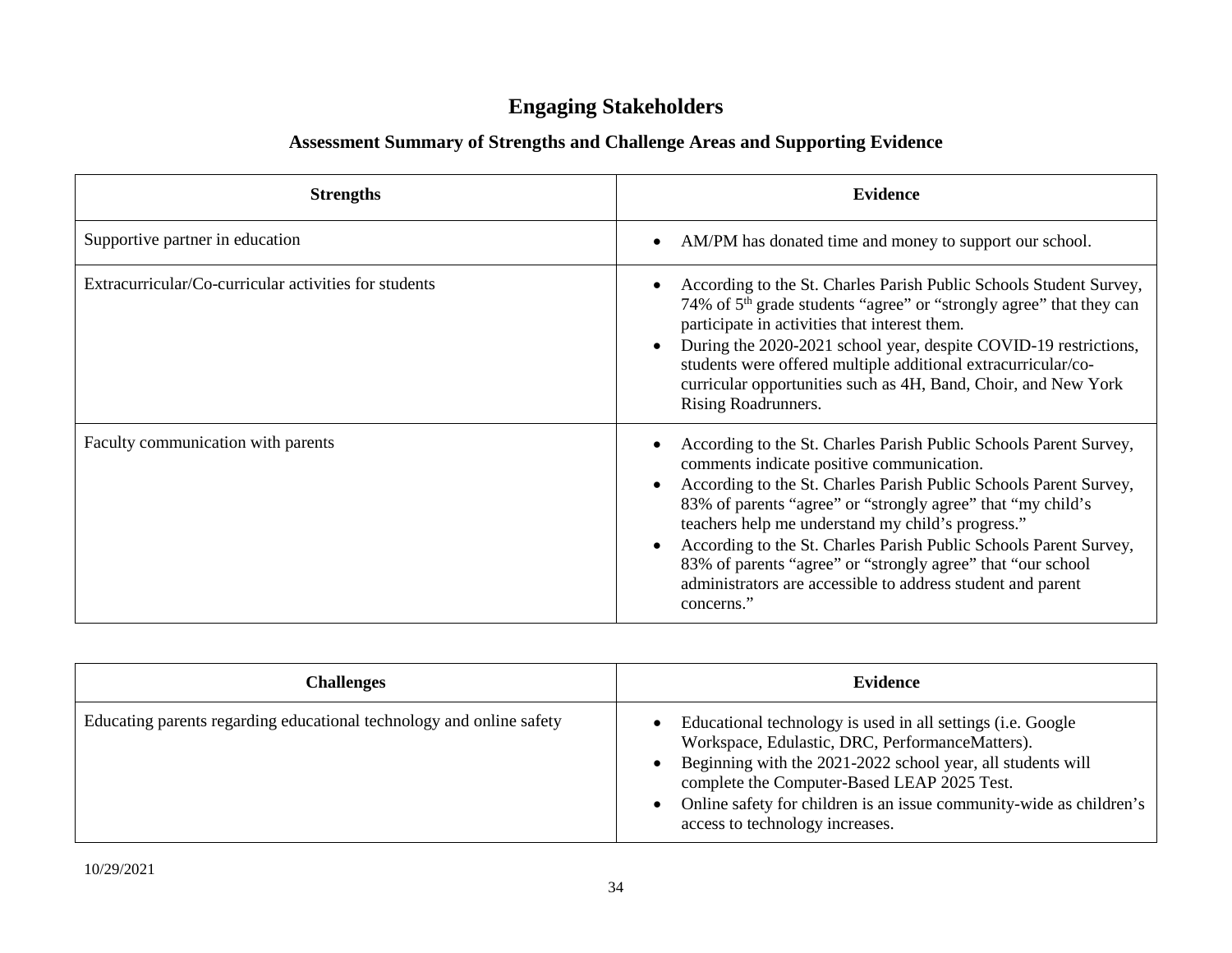| <b>Challenges</b>       | Evidence                                                                                                                                                                                                                                                                                                                                                                                                                                                                                                                                                                                                                                           |
|-------------------------|----------------------------------------------------------------------------------------------------------------------------------------------------------------------------------------------------------------------------------------------------------------------------------------------------------------------------------------------------------------------------------------------------------------------------------------------------------------------------------------------------------------------------------------------------------------------------------------------------------------------------------------------------|
| Stakeholder Involvement | According to the St. Charles Parish Public Schools Parent Survey,<br>due to COVID-19 restriction, comments indicate parents would like<br>to see more in-person activities at school.<br>According to the St. Charles Parish Public Schools Parent Survey,<br>71% of parents are "strongly agree" or "agree" that our school<br>provides opportunities for stakeholders to be involved in the school.<br>According to the St. Charles Parish Public Schools Student Survey,<br>78% of students are "strongly agree" or "agree" that our school<br>provides opportunities for my family to become involved in school<br>activities and my learning. |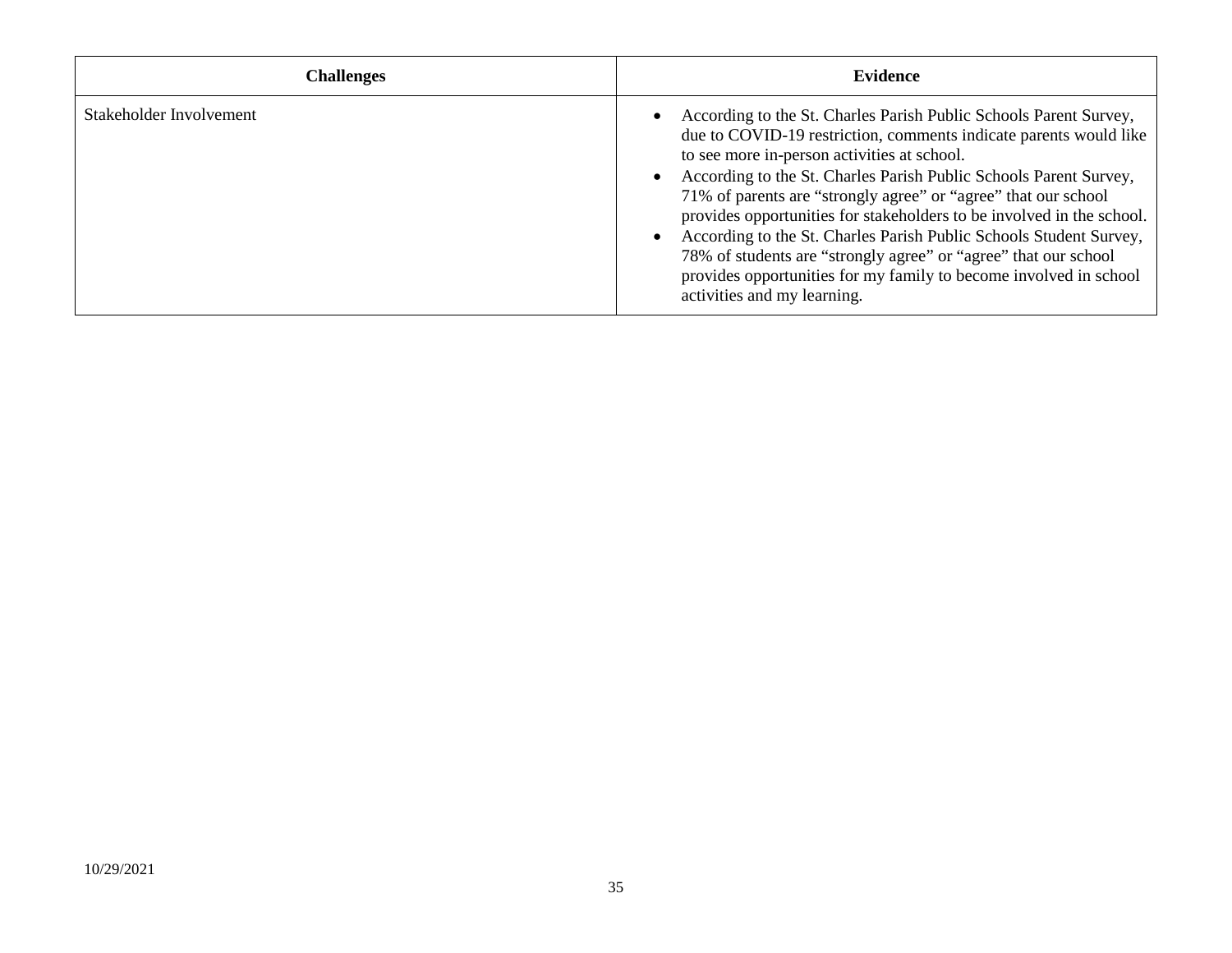## **Engaging Stakeholders**

#### **District Goal E: To engage families, community members and business partners through two-way communication.**

#### **School Priority: To engage families, community members and business partners**

Desired Results:

- 1. The percentage of students that agree my school offers opportunities for my family to become involved in school activities and my learning, according to the SCPPS student survey will increase from 78% to 85%.
- 2. The percentage of parents that agree that our school provides opportunities for stakeholders to be involved in the school, according to the SCPPS parent survey will increase from 71% to 85%.

| <b>Action Steps</b>                                                                     | <b>Timeline</b>                           | <b>Estimated</b><br><b>Resources</b><br>(Cost, time, etc.) | <b>Persons</b><br><b>Responsible</b>                                                            | <b>Method of Monitoring</b><br>How will you know that the action steps are<br>being implemented/accomplished? |
|-----------------------------------------------------------------------------------------|-------------------------------------------|------------------------------------------------------------|-------------------------------------------------------------------------------------------------|---------------------------------------------------------------------------------------------------------------|
| <b>Provide opportunities for</b><br>stakeholders to be involved in the<br>school        |                                           |                                                            |                                                                                                 |                                                                                                               |
| Invite all students' "special"<br>people" to participate in a<br><b>Morning Meeting</b> | Fall 2021<br>and<br><b>Spring</b><br>2022 | <b>Morning Meeting</b><br>Time                             | Parent and<br>Community<br>Involvement<br>Committee<br>Administration<br>Teachers               | Invitations<br><b>Lesson Plans</b><br><b>School Status</b>                                                    |
| Invite stakeholders to<br>participate in Career Day event                               | May 2022                                  | Time<br>Materials                                          | Parent and<br>Community<br>Involvement<br>Committee<br>Counselors<br>Administration<br>Teachers | Invitations<br>Agenda                                                                                         |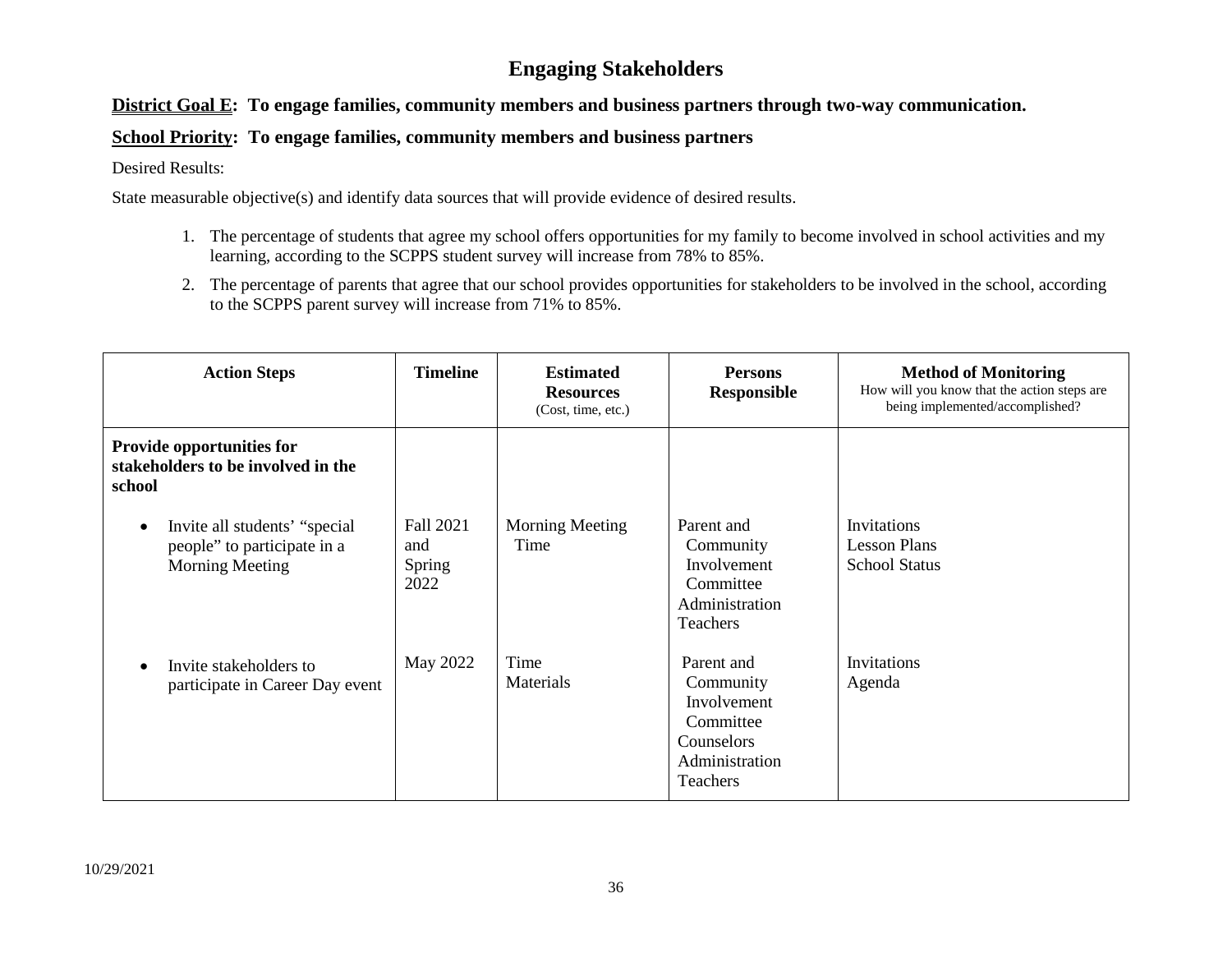| <b>Action Steps</b>                                                                                                                | <b>Timeline</b>                           | <b>Estimated</b><br><b>Resources</b><br>(Cost, time, etc.) | <b>Persons</b><br><b>Responsible</b>          | <b>Method of Monitoring</b><br>How will you know that the action steps are<br>being implemented/accomplished? |
|------------------------------------------------------------------------------------------------------------------------------------|-------------------------------------------|------------------------------------------------------------|-----------------------------------------------|---------------------------------------------------------------------------------------------------------------|
| <b>Conduct community outreach</b>                                                                                                  |                                           |                                                            |                                               |                                                                                                               |
| Ride each school bus home at<br>least once throughout the year,<br>when possible                                                   | Ongoing<br>August<br>$2021 - May$<br>2022 | Time<br>Schedule                                           | Administration                                | Schedule                                                                                                      |
| Attend community events,<br>when possible                                                                                          | Ongoing<br>August<br>$2021 - May$<br>2022 | Time<br>Schedule                                           | Administration                                | Schedule                                                                                                      |
| Encourage faculty and staff to<br>attend community events, when<br>possible                                                        | Ongoing<br>August<br>$2021 - May$<br>2022 | Time<br>Schedule                                           | Faculty and Staff                             | Publicity                                                                                                     |
| Educate parents on effective use of<br>instructional technology                                                                    |                                           |                                                            |                                               |                                                                                                               |
| Communicate technology<br>$\bullet$<br>expectations.<br>Implement, monitor, and<br>$\circ$<br>enforce expectations for<br>students | August<br>$2021 - May$<br>2022            | <b>LWE Student</b><br><b>Technology Contract</b>           | Teachers<br>Administration                    | <b>Student Expectations</b><br><b>Technology Contracts</b>                                                    |
| Sign a LWE specific<br>$\circ$<br>technology contract                                                                              | August<br>2021                            | <b>LWE Student</b><br><b>Technology Contract</b>           | <b>Teachers</b><br>Parents<br><b>Students</b> | <b>Open House Presentations</b><br><b>Technology Contract</b>                                                 |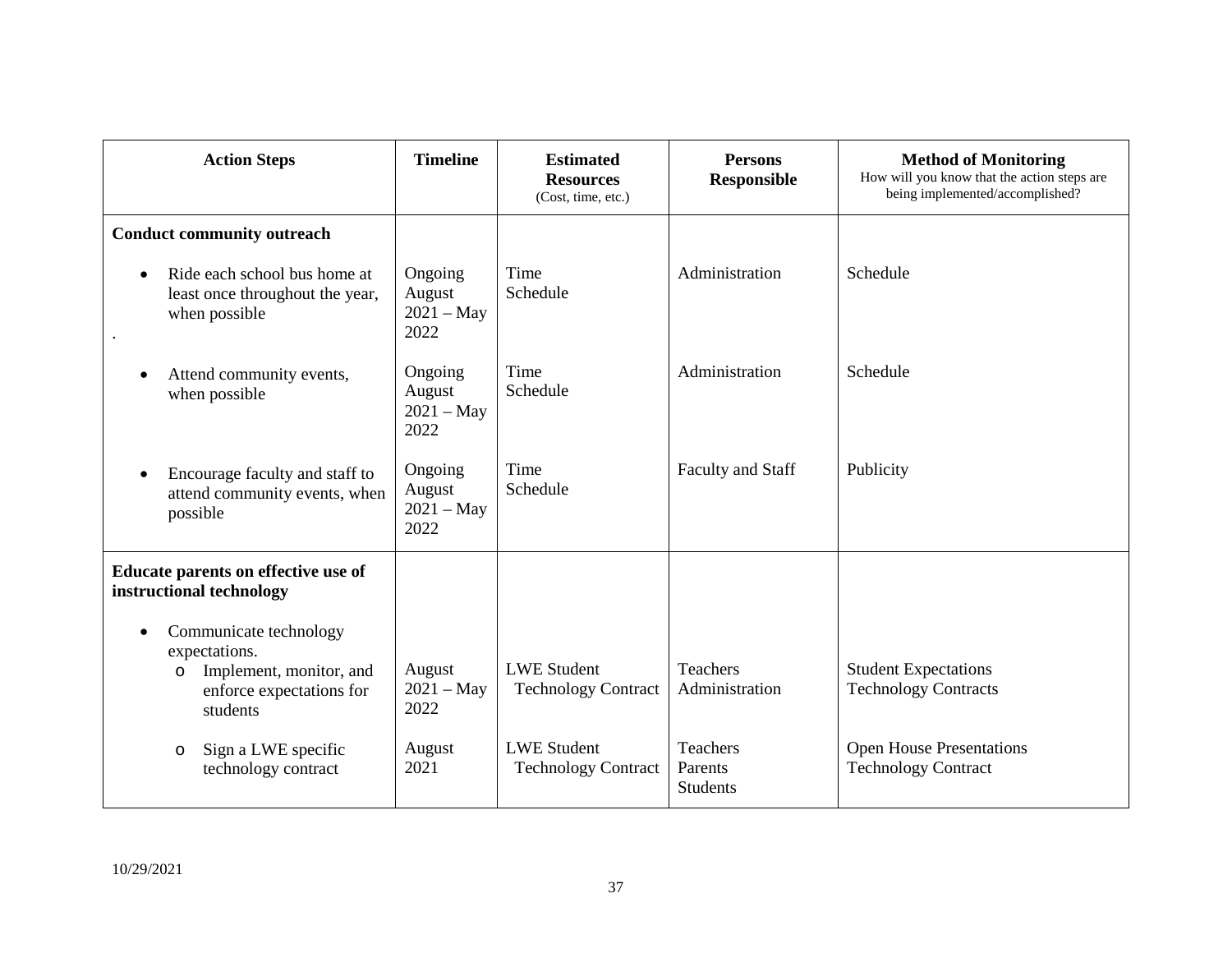| <b>Action Steps</b>                                                                                                 | <b>Timeline</b>                           | <b>Estimated</b><br><b>Resources</b><br>(Cost, time, etc.) | <b>Persons</b><br><b>Responsible</b>                                                                | <b>Method of Monitoring</b><br>How will you know that the action steps are<br>being implemented/accomplished? |
|---------------------------------------------------------------------------------------------------------------------|-------------------------------------------|------------------------------------------------------------|-----------------------------------------------------------------------------------------------------|---------------------------------------------------------------------------------------------------------------|
| Host parent nights focusing on<br>technology                                                                        | September<br>2021 and<br>February<br>2022 | Parent Night                                               | Administration<br>Parent and<br>Community<br>Involvement<br>Committee<br>Teachers<br>Administration | Agenda<br>Sign-in Sheets                                                                                      |
| Host educational opportunities<br>$\bullet$<br>for students and parents<br>regarding online safety and<br>awareness | October<br>2021                           | Presenter<br><b>Enrichment Time</b><br>Parent Night        | Parent and<br>Community<br>Involvement<br>Committee<br>Administration                               | Agenda<br>Sign-in Sheets                                                                                      |
| Create a 5 <sup>th</sup> grade student<br>ambassador program<br>Set criteria for selection                          | <b>July 2021</b>                          | Criteria                                                   | Lakewood                                                                                            | Criteria                                                                                                      |
| process                                                                                                             |                                           |                                                            | Leadership Team<br>Members<br>Administration                                                        |                                                                                                               |
| Solicit applications                                                                                                | August<br>2021                            | Applications                                               | Lakewood<br>Leadership Team<br>Members<br>5 <sup>th</sup> Grade Teachers                            | Applications                                                                                                  |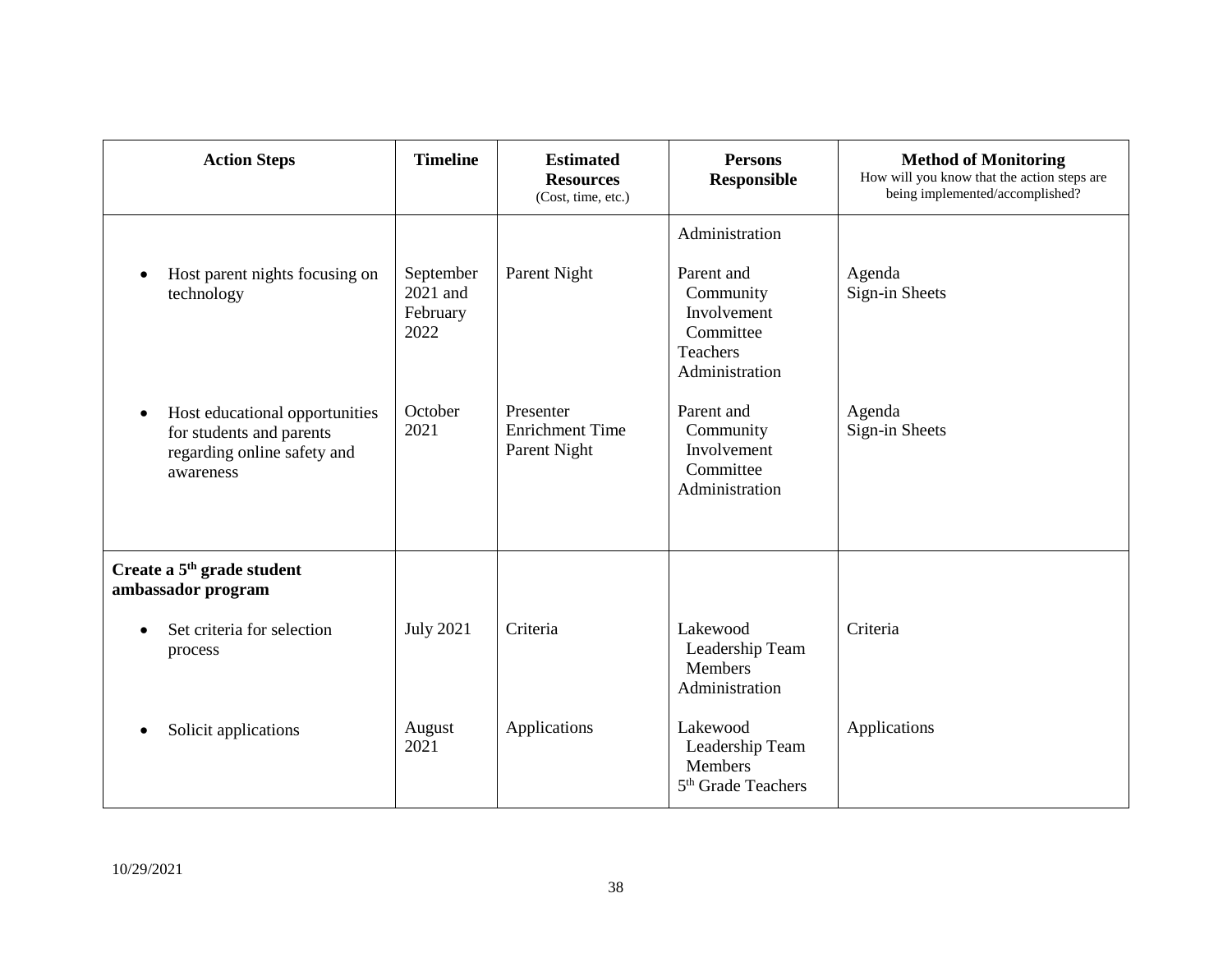| <b>Action Steps</b>                   | <b>Timeline</b>                       | <b>Estimated</b><br><b>Resources</b><br>(Cost, time, etc.) | <b>Persons</b><br><b>Responsible</b>                                                       | <b>Method of Monitoring</b><br>How will you know that the action steps are<br>being implemented/accomplished? |
|---------------------------------------|---------------------------------------|------------------------------------------------------------|--------------------------------------------------------------------------------------------|---------------------------------------------------------------------------------------------------------------|
|                                       |                                       |                                                            | Administration                                                                             |                                                                                                               |
| Select ambassadors                    | August<br>2021                        | Time                                                       | 5 <sup>th</sup> Grade Teachers<br>Administration                                           | Ambassador selections                                                                                         |
| Implement program                     | Ongoing<br>August<br>2021-May<br>2022 | Meeting Time                                               | Administration                                                                             | Meetings                                                                                                      |
| <b>Evaluate effectiveness</b>         | May 2022                              | Evaluations                                                | Lakewood<br>Leadership Team<br>Members<br>5 <sup>th</sup> Grade Teachers<br>Administration | Evaluation                                                                                                    |
| Establish a running club              |                                       |                                                            |                                                                                            |                                                                                                               |
| Set criteria for selection<br>process | August<br>2021                        | Criteria                                                   | <b>Sponsors</b><br>Administration                                                          | Criteria                                                                                                      |
| Solicit applications                  | September<br>2021                     | Applications                                               | <b>Sponsors</b><br>Administration                                                          | Applications                                                                                                  |
| Select participants                   | September<br>2021                     | Time                                                       | <b>Sponsors</b><br>Administration                                                          | Participant selections                                                                                        |
| Implement program                     | Ongoing                               | Meeting Time                                               | <b>Sponsors</b>                                                                            | Meetings                                                                                                      |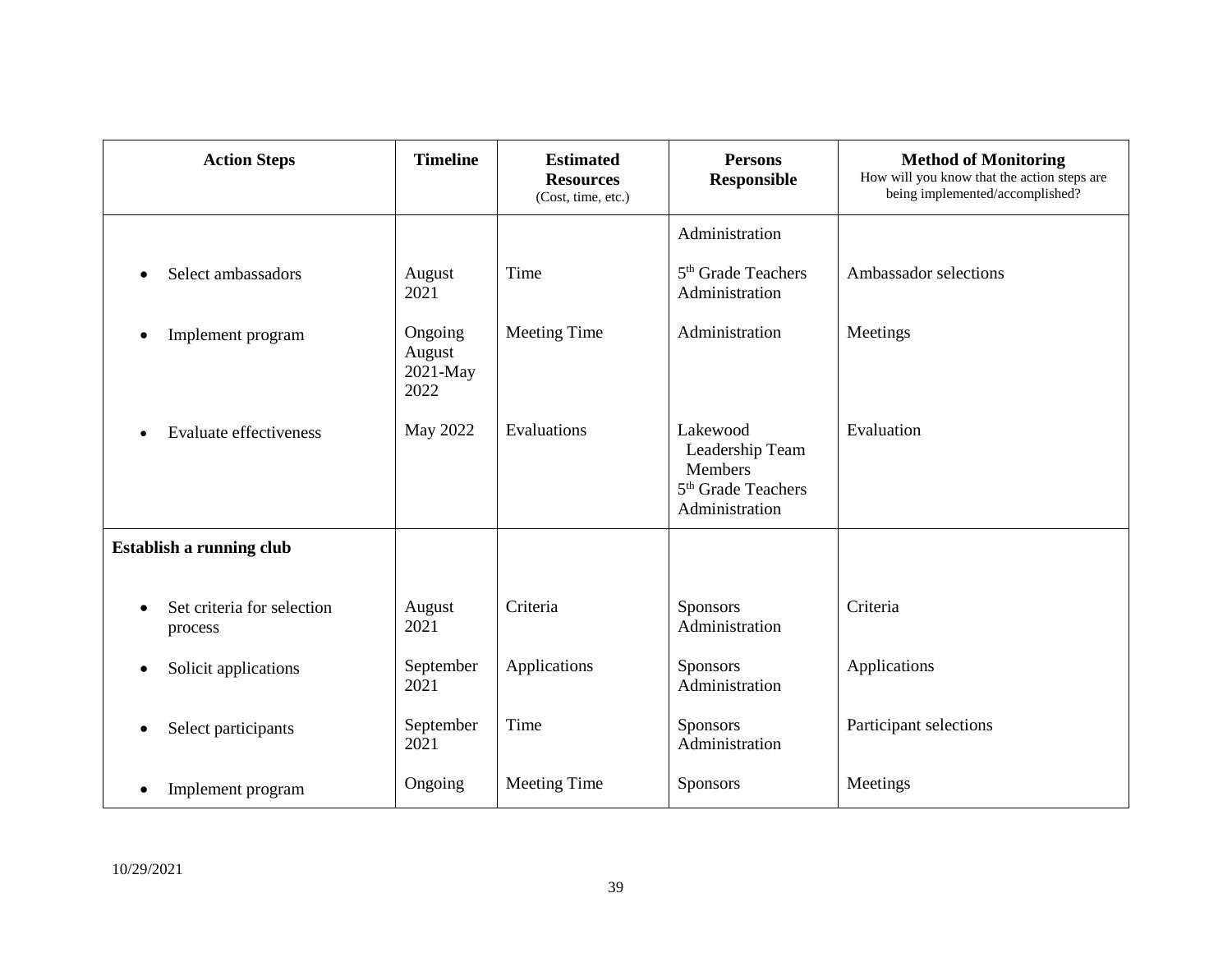| <b>Action Steps</b>           | <b>Timeline</b>               | <b>Estimated</b><br><b>Resources</b><br>(Cost, time, etc.) | <b>Persons</b><br><b>Responsible</b> | <b>Method of Monitoring</b><br>How will you know that the action steps are<br>being implemented/accomplished? |
|-------------------------------|-------------------------------|------------------------------------------------------------|--------------------------------------|---------------------------------------------------------------------------------------------------------------|
|                               | October<br>$2021-May$<br>2022 |                                                            | Administration                       |                                                                                                               |
| <b>Evaluate effectiveness</b> | May 2022                      | Evaluations                                                | <b>Sponsors</b><br>Administration    | Evaluation                                                                                                    |